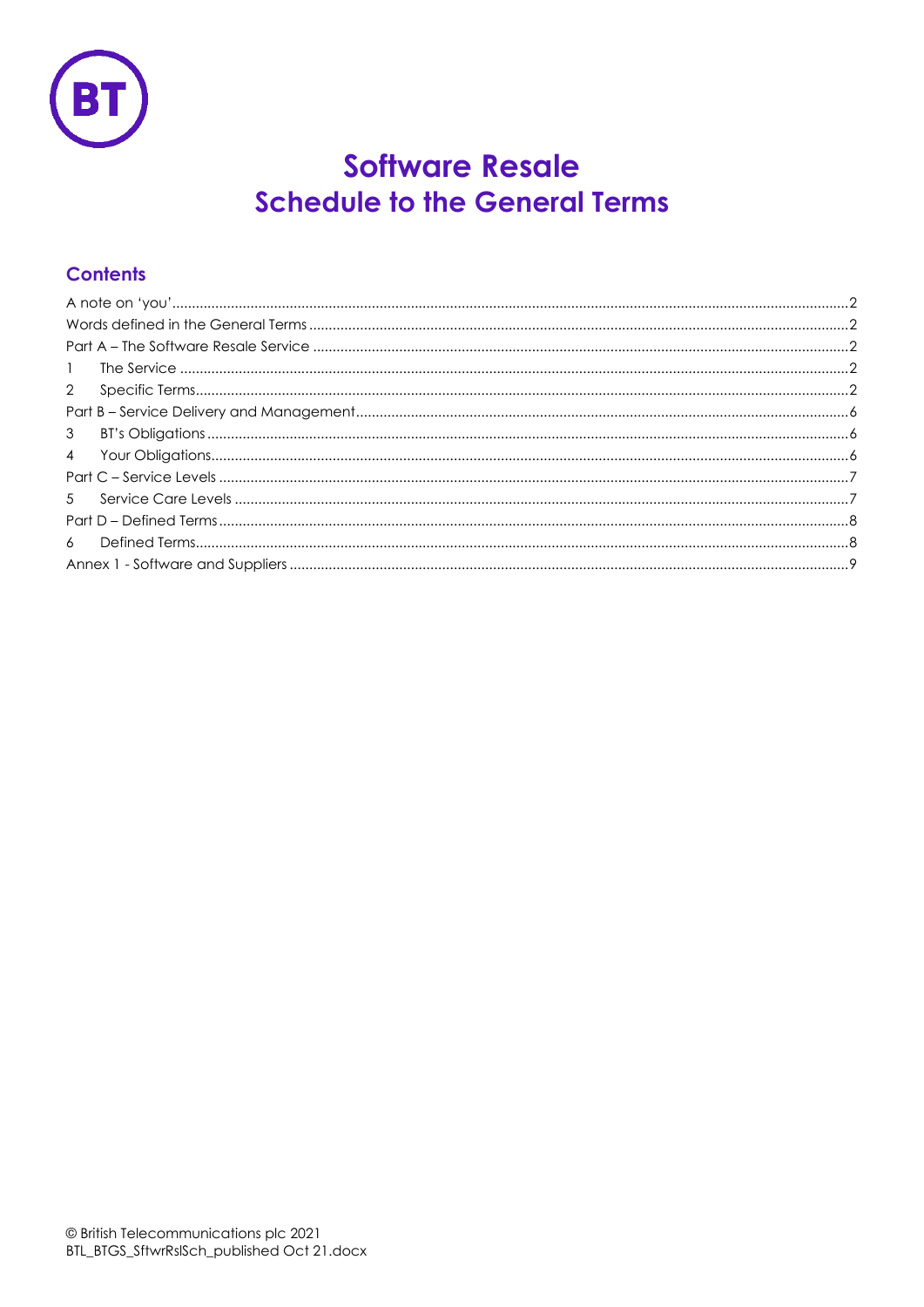

#### **A note on 'you'**

'You' and 'your' mean the Customer.

#### **Words defined in the General Terms**

Words that are capitalised but have not been defined in this Schedule have the meanings given to them in the General Terms.

# **Part A – The Software Resale Service**

#### **1 The Service**

BT will sell you a right to access and use the Software in accordance with Parts B and C of this Schedule, as set out in the Order, ("**Software Resale Service**").

#### **2 Specific Terms**

#### 2.1 **Customer Committed Date**

- 2.1.1 If you request a change to an Order or any part of an Order before the Service Start Date, then BT may revise the Customer Committed Date to accommodate that change.
- 2.1.2 BT may expedite delivery of the Order for operational reasons or in response to a request from you, but this will not revise the Customer Committed Date.

#### 2.2 **EULA**

- 2.2.1 BT will only provide access to the Software when you have entered into the end user licence agreement with the Supplier in the form set out in Annex 1, as may be amended or supplemented from time to time by the Supplier ("**EULA**").
- 2.2.2 You will observe and comply with the EULA for any and all use of the Software.
- 2.2.3 You will enter into the EULA for your own benefit and the rights, obligations, acknowledgements, undertakings, warranties and indemnities granted in the EULA are between you and the Supplier and you will deal with the Supplier in respect of any loss or damage suffered by either of you as such loss or damage will not be enforceable against BT.
- 2.2.4 BT does not make any representations, whether express or implied, about whether the Software will operate in combination with any Customer Equipment or other equipment and software.
- 2.2.5 You will place another Order with BT to access and use the Software, if you want to use the Software after the expiry of any term set out in the Order.
- 2.2.6 Any processing of personal data by or in connection with the use of the Service by you or your Users will be subject to the EULA and, where applicable, yours and the Supplier's privacy policy. For the avoidance of doubt, BT will not be liable for such processing of personal data by you, your Users and the Supplier, including any claim arising out of or in connection with a failure by you, your Users or the Supplier to comply with the EULA, the privacy policies and the Data Protection Legislation, and any such claims will be made directly between you, your Users, and the Supplier.

#### 2.3 **Invoicing**

- 2.3.1 Unless set out otherwise in any applicable Order, BT will invoice you the Charge set out in any applicable Order on the Service Start Date or any other date set out in the Order.
- 2.3.2 BT may invoice you for any of the following Charges in addition to those set out in any applicable Order:
	- (a) Charges for expediting provision of an Order at your request after BT has informed you of the Customer Committed Date; and
	- (b) any other Charges as set out in any applicable Order or as otherwise agreed between both of us.

#### 2.4 **Cancellation Charges**

BT will invoice you for any cancellation charges notified to BT by the Supplier.

#### 2.5 **Amendments to the General Terms**

- 2.5.1 Clauses 7 and 17 in the General Terms will not apply to the Software Resale Service.
- 2.5.2 Clause 12 in the General Terms will be deleted and replaced with the following:
	- "12 Intellectual Property Rights
	- 12.1 Intellectual Property Rights will carry on being their original owner's property whether the rights existed before the Contract or came after it.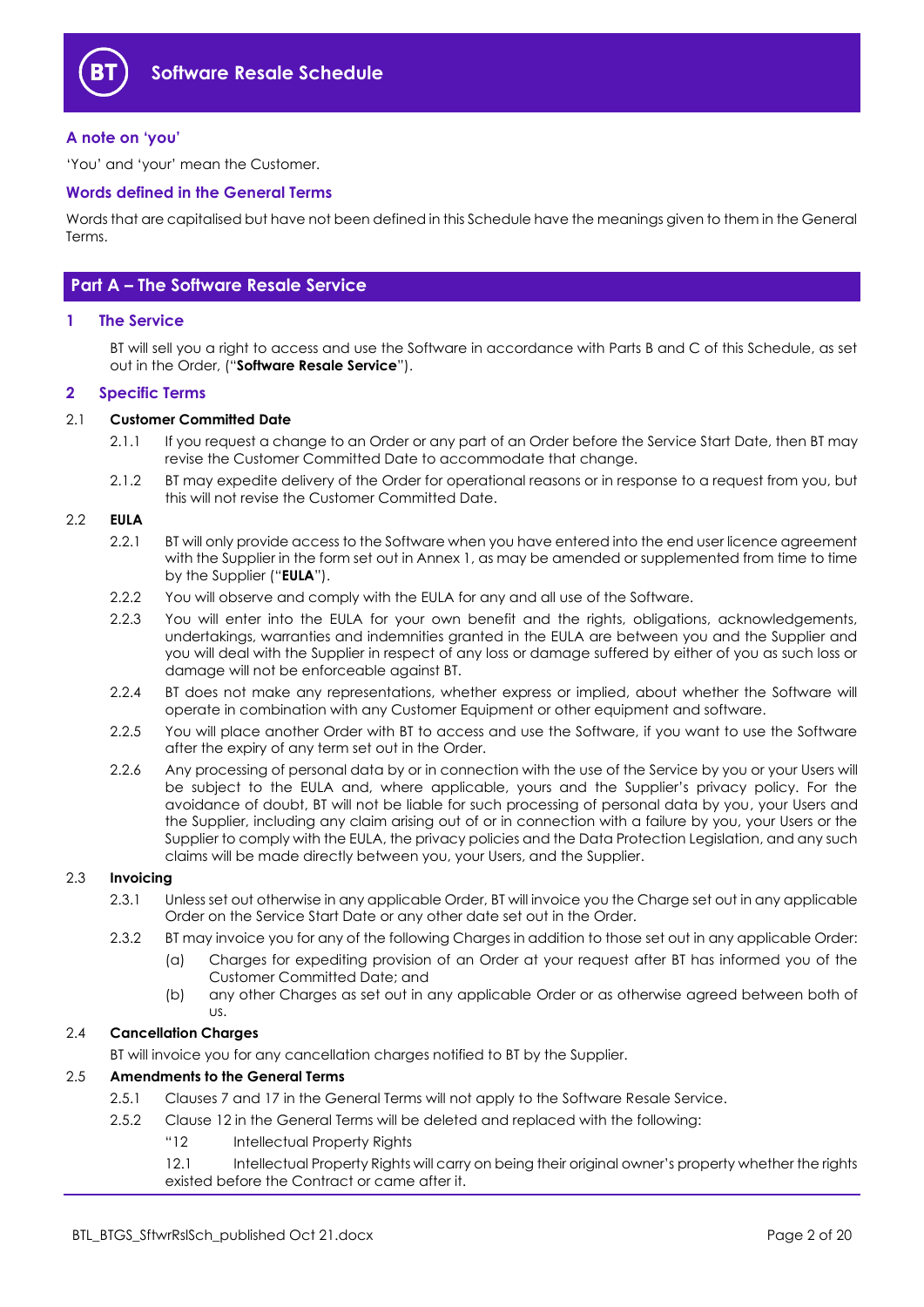

12.2 You will use any Software resold by BT, only for the purposes and in the manner set out in the Schedule. As well as any terms of the Contract, you will also comply with any third party terms (which may include without limitation a EULA) that BT makes known to you that apply to the use of the Software or Service.

12.3 You will not, and will ensure that your Users do not, copy, decompile, modify or reverse engineer any Software, or let anyone else do that, unless it is allowed by law or the Supplier has given you permission in writing.

12.4 You will indemnify BT for any Claims, losses, costs or liabilities brought against BT that results from or is connected with you using the Software in a way not permitted by this Contract.

12.5 You will stop any activity that led to the Claim against BT as soon as BT gives you Notice or you become aware, or should reasonably have become aware, that your activity was causing a Claim against BT.

12.6 Any claim that your use of the Software infringes, or allegedly infringes, someone else's Intellectual Property Rights, will be between you and the Supplier and will be governed by the EULA or other relevant terms and you will deal with the Supplier in respect of any loss or damage suffered by either of you as such loss or damage will not be enforceable against BT.

2.5.3 The following definitions in the General Terms are deleted:

Acceptable Use Policy, BT Equipment, BT Network, Maintenance, Open Source Software, Purchased Equipment, Service Credit, Service Level and Termination Charges,

- 2.5.4 The wording in Clause 3.1 of the General Terms is deleted and replaced with the following:
	- 3.1 The Contract starts on the Effective Date and will carry on until:
		- 3.1.1 one of us ends it (in a way that the Contract allows);
		- 3.1.2 it expires; or

3.1.3 BT is no longer providing you with any Services, there are no outstanding Orders and all invoices are paid.

- 2.5.5 The wording in Clause 5 of the General Terms is deleted and replaced with the following:
	- 5.1 BT will:

5.1.1 provide you with a Customer Committed Date for each Service and will use reasonable endeavours to meet any Customer Committed Date;

5.1.2 provide each Service with the care and skill that would reasonably be expected in the circumstances;

- 5.1.3 comply with Applicable Law;
- 5.1.4 comply with, and may exercise its rights in, the Compliance Obligations; and
- 5.1.5 provide information relating to your use of a Service to authorities, regulators and law enforcement agencies, if it is legally required to.
- 2.5.6 The wording in Clause 6 of the General Terms is deleted and replaced with the following: You will:

6.1 provide BT with the names and contact details of the Customer Contact, but BT may also accept instructions from a person who BT reasonably believes is acting with your authority;

6.2 cooperate with BT and comply with any reasonable requests BT makes to help it provide the Services;

- 6.3 comply with Applicable Law, and make sure that your Users do as well; and
- 6.4 comply with the Compliance Obligations.
- 2.5.7 The wording in Clause 8 of the General Terms is deleted and replaced with the following:

BT will not be liable if it fails to do something it is supposed to under the Contract (including not carrying out any of its responsibilities or carrying them out late), whether or not there is a Force Majeure Event (in which case, Clause 23 applies), to the extent BT's failure is due to:

8.1 your failure to carry out any of your responsibilities under the Contract, or you carrying them out late, in which case you will pay BT for any reasonable costs BT incurs as a result of your failure; 8.2 anyone other than BT, BT's Affiliates, subcontractors or suppliers doing something, or not doing

something they need to do; or

8.3 restriction or prevention by Applicable Law, a court order, an application for interlocutory relief or injunction.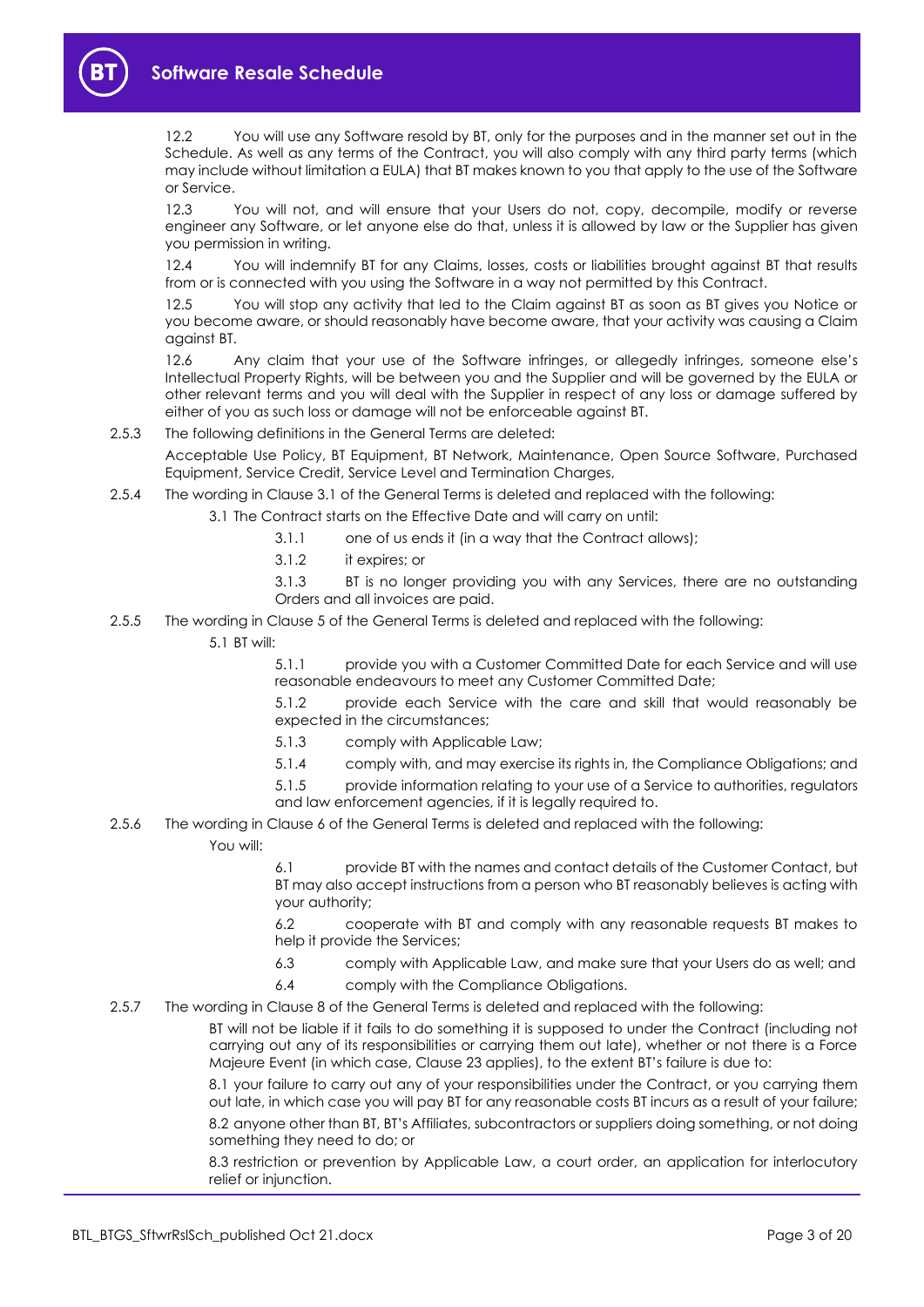

- 2.5.8 The wording in Clause 15 of the General Terms is deleted and replaced with the following: 15.1 BT may restrict or suspend any Service if you do not pay BT on time and in the way described in Clause 9.5.
	- 15.2 If BT decides to restrict or suspend a Service it will let you know beforehand.
- 2.5.9 The wording in Clause 21 of the General Terms is deleted and replaced with the following:

21.1 If the Contract or a Service is terminated or expires, for any reason, each of us will immediately pay the other any money and interest that is due on the date of termination.

2.5.10 The wording in Clause 22 of the General Terms is deleted and replaced with the following:

22.1 The Contract excludes, as far as the law allows, any warranties, conditions or other terms that might be implied by statute or common law.

- 22.2 Nothing in the Contract excludes or limits the liability of either of us for:
	- 22.2.1 death or personal injury caused by either of us being negligent;
		- 22.2.2 fraud or fraudulent misrepresentation; or
	- 22.2.3 any other liability that cannot be excluded or limited under Applicable Law.

22.3 Other than for those matters set out in Clause 22.2, neither of us will be held liable, regardless of how that liability arose, under or in connection with the Contract, and whether in contract, tort (including negligence or breach of statutory duty), misrepresentation (whether innocent or negligent), restitution, or in any other way, for:

- 22.3.1 any of the following losses, no matter if those losses are direct or indirect:
	- (a) loss of profit, revenue or anticipated savings;
	- (b) loss of business or contracts;
	- (c) loss of goodwill;
	- (d) loss from wasted expenditure, wasted time or business interruption;
	- (e) loss, destruction or corruption of data;

(f) liability to any third parties unless a Clause in the Contract says something different; and

(g) any special, indirect or consequential loss or damage.

22.4 Other than for those matters set out in Clause 22.2 and Clause 22.5, in relation to each Service, the total liability of either of us, regardless of how that liability arose, and regardless of the number of claims, under or in connection with the Contract, and whether in contract, tort (including negligence or breach of statutory duty), misrepresentation (whether innocent or negligent), restitution, or in any other way, will be limited to the greater of:

- 22.4.1 £100,000; and
- 22.4.2 an amount equal to:

(a) where the first incident occurs in the first 12 months of the Contract, the Charges that were paid or payable by you, or would have been paid or payable by you had the incident not occurred, for the first 12 months from the Effective Date; or

(b) where the first incident occurs at any other time, the mean of the monthly Charges that were paid or payable by you, from the Effective Date to the date when the first incident occurred, multiplied by 12.

22.5 Your obligations to pay any Charges due under the Contract including any interest payable under Clause 10.1.1(b) and any taxes due in connection with the Charges, together with any interest, fines and penalties payable due to your failure to correctly withhold and pay taxes where applicable are in addition to and will not be counted towards the limitations set out in Clause 22.4.

22.6 Regardless of what it may say elsewhere in the Contract, both of us will take reasonable steps to mitigate each of our losses, even where that loss occurs as a result of anything that may give rise to a Claim under an indemnity.

22.7 If either of us has agreed to indemnify the other under the terms of the Contract, that indemnity is only given as long as the party being indemnified:

22.7.1 tells the party giving the indemnity promptly about the Claim;

22.7.2 gives the party giving the indemnity complete control of the Claim straightaway;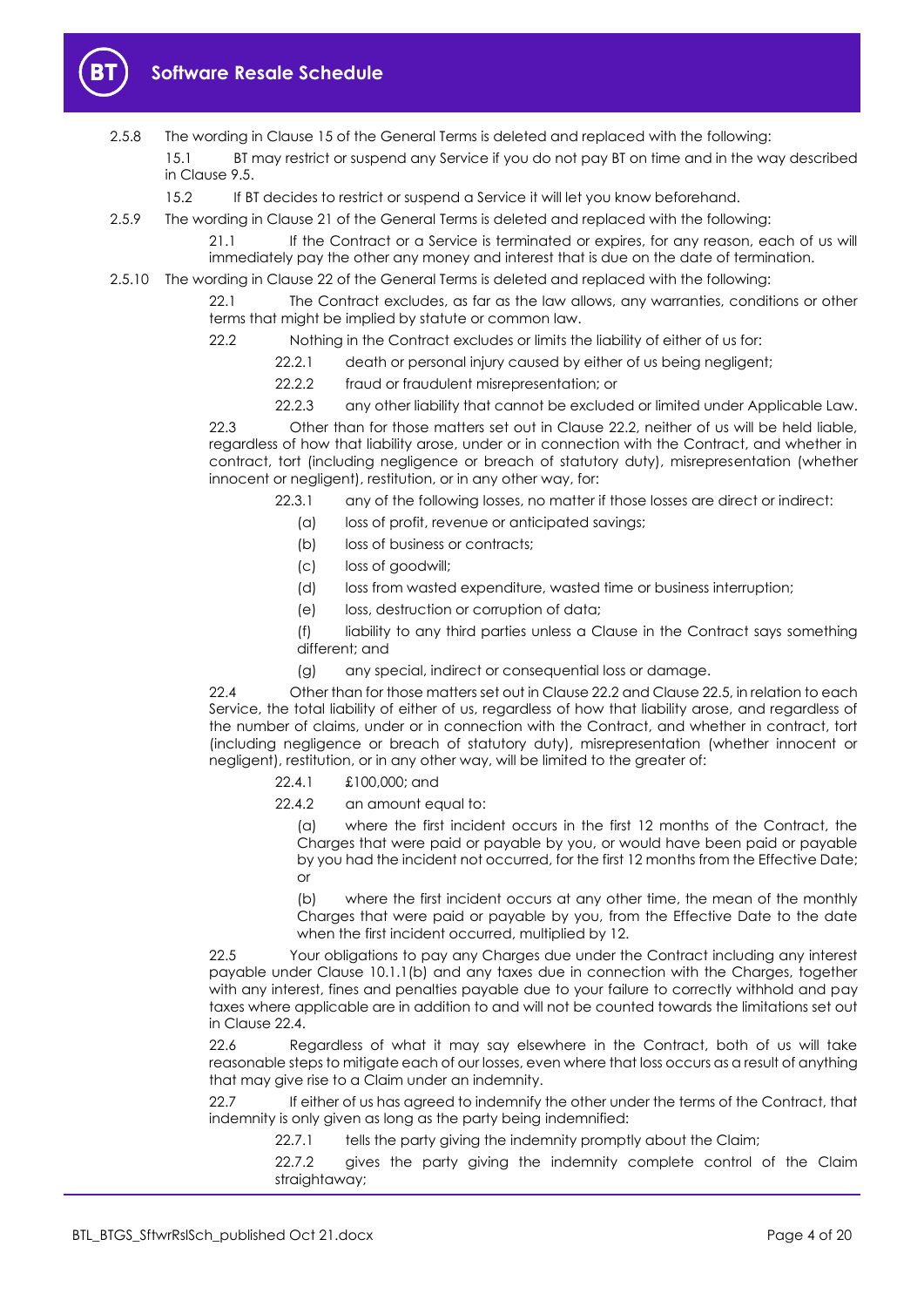22.7.3 does not say anything publicly about the Claim, or do anything that harms the defence of it; and

22.7.4 does what it can to help the party giving the indemnity with the Claim.

2.5.11 The wording in Clause 31 of the General Terms is deleted and replaced with the following:

31.1 You may request, by giving BT Notice, a change to an Order for a Service (or part of an Order) at any time before the applicable Service Start Date and where BT agrees to the change you will pay any additional Charges.

31.2 If you request a change in accordance with Paragraph 31.1, except where a change results from BT's failure to comply with its obligations under the Contract, BT will, within a reasonable time, provide you with a written estimate, including:

31.2.1 the likely time required to deliver the changed Service; and

31.2.2 any changes to the Charges due to the changed Service.

31.3 BT has no obligation to proceed with any change that you request in accordance with Paragraph 31.1, unless and until the necessary changes to the Charges, implementation timetable and any other relevant terms of the Contract to take account of the change are agreed between both of us in writing.

31.4 If BT changes a Service prior to the Service Start Date because you have given BT incomplete or inaccurate information, BT may, acting reasonably, apply additional Charges.

2.5.12 The wording in the definition of Customer Committed Date in the General Terms is deleted and replaced with the following:

> "**Customer Committed Date**" means the date provided by BT on which you will have access to the Software.

- 2.5.13 The wording in the definition of Service in the General Terms is deleted and replaced with the following: "**Service**" means any service that BT provides under the Contract.
- 2.5.14 The wording in the definition of Service Start Date in the General Terms is deleted and replaced with the follo6wing:

"**Service Start Date**" means the date BT gives you access to the Software.

- 2.5.15 The wording in the definition of Software is deleted and replaced with the following:
	- "**Software**" means any Supplier software as set out in the Order and described in the EULA.
- 2.5.16 All other terms in the General Terms will continue to apply unamended.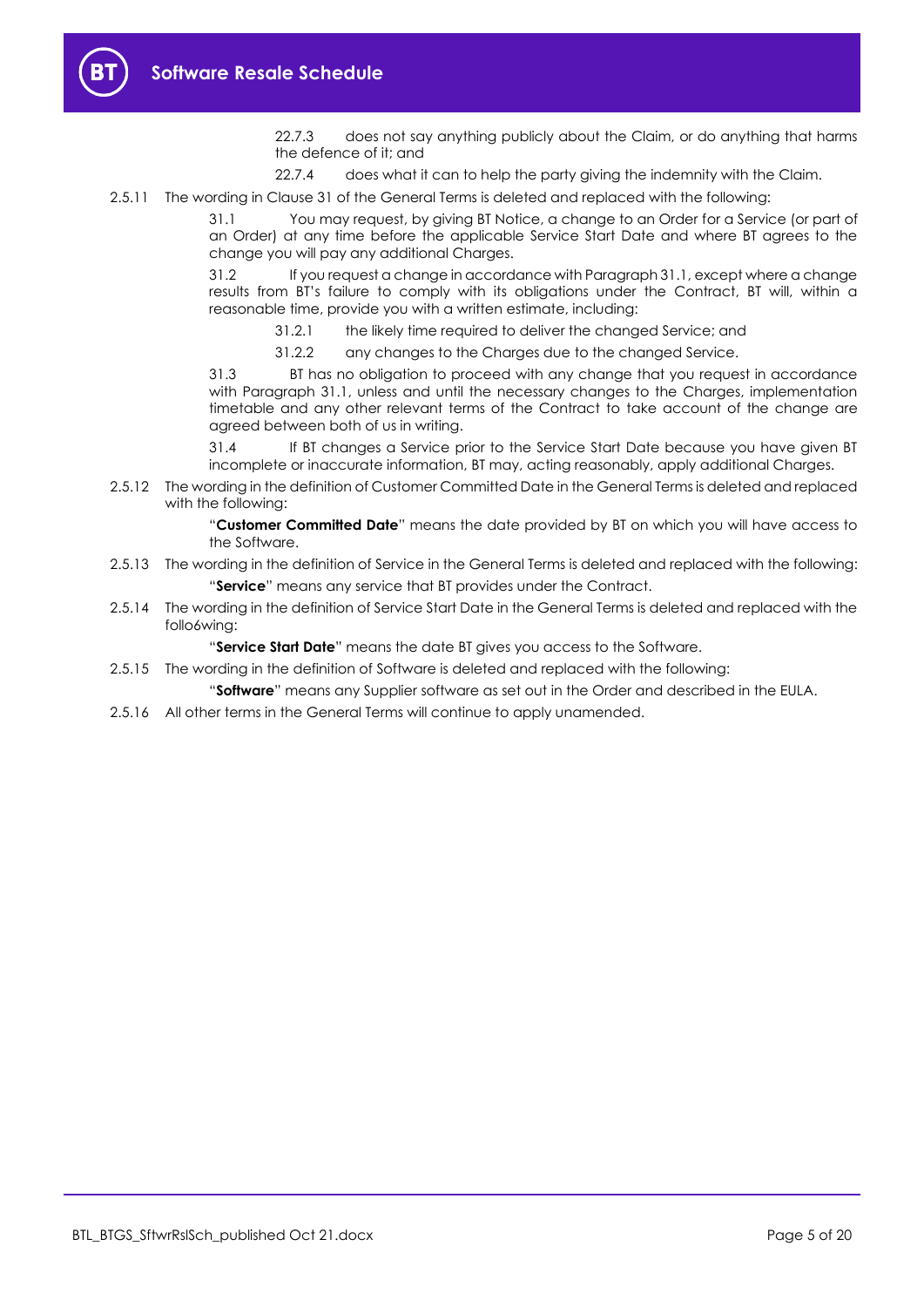

# **Part B – Service Delivery and Management**

#### **3 BT's Obligations**

- 3.1 BT will:
	- 3.1.1 provide you with contact details for the BT Contact; and
	- 3.1.2 provide support for the resolution of any Query.

#### **4 Your Obligations**

- 4.1 You will ensure that:
	- 4.1.1 Users report Incidents and any Query to the Customer Contact and not to BT; and
	- 4.1.2 the Customer Contact will:
		- (a) take Incident reports from Users and pass these to the Supplier using the reporting procedures set out in the EULA; and
		- (b) raise any Query with the BT Contact.
	- 4.1.3 In jurisdictions where an employer is legally required to make such disclosure to its Users and other employees:
		- (a) inform your Users and other employees that as part of the Service being delivered by BT, BT may monitor and report to you the use of any targeted applications by them;
		- (b) if consent is legally required, ensure that your Users and other employees have consented or will be deemed to have consented to such monitoring and reporting ; and
		- (c) agree that BT will not be liable for any failure by you to comply with this Paragraph 4.1.3 and indemnify BT from and against any Claims, losses, costs or liabilities brought by your Users and other employees against BT arising out of BT's delivery of the Service.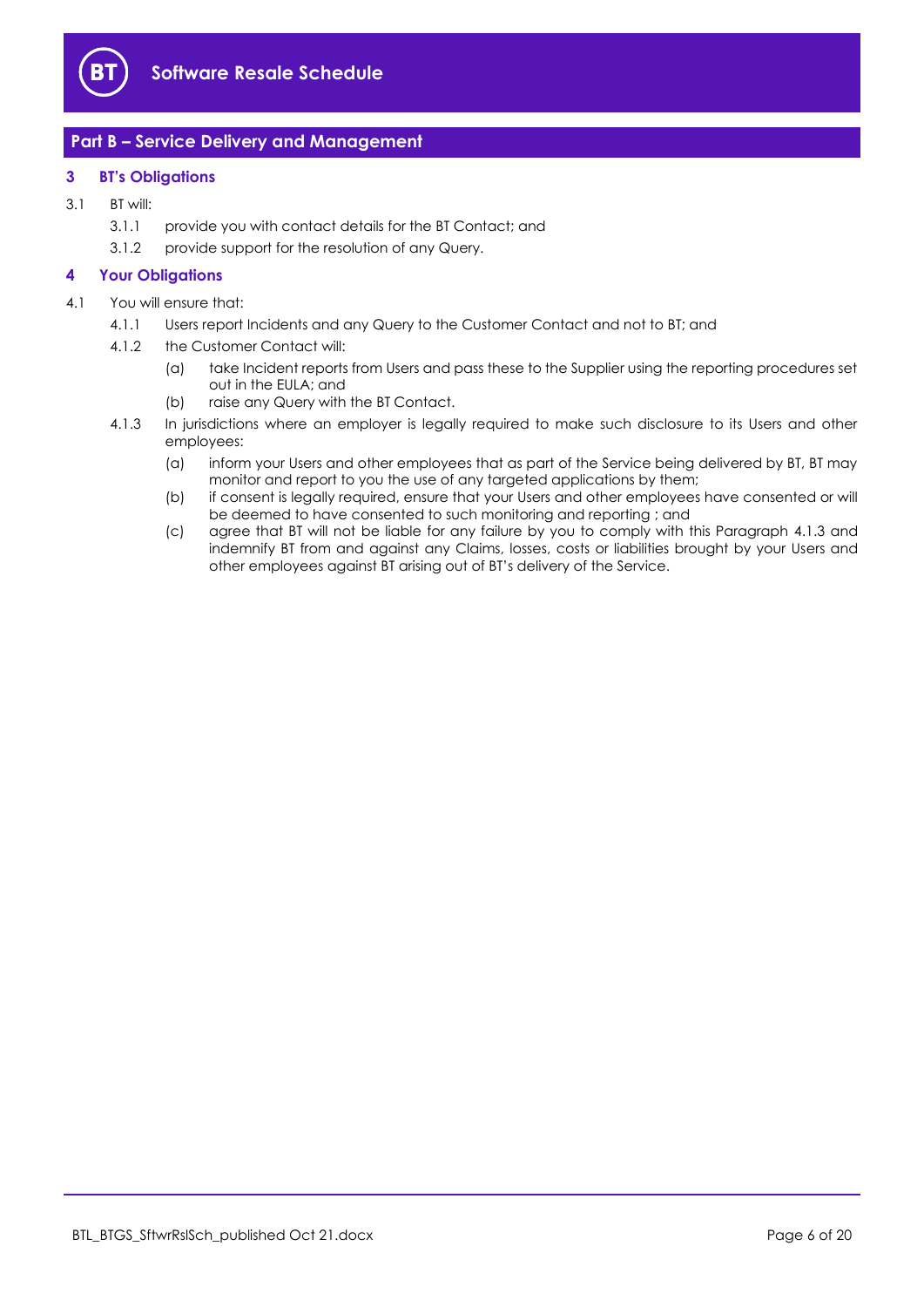

# **Part C – Service Levels**

## **5 Service Care Levels**

There are no Service Levels for this Software Resale Service.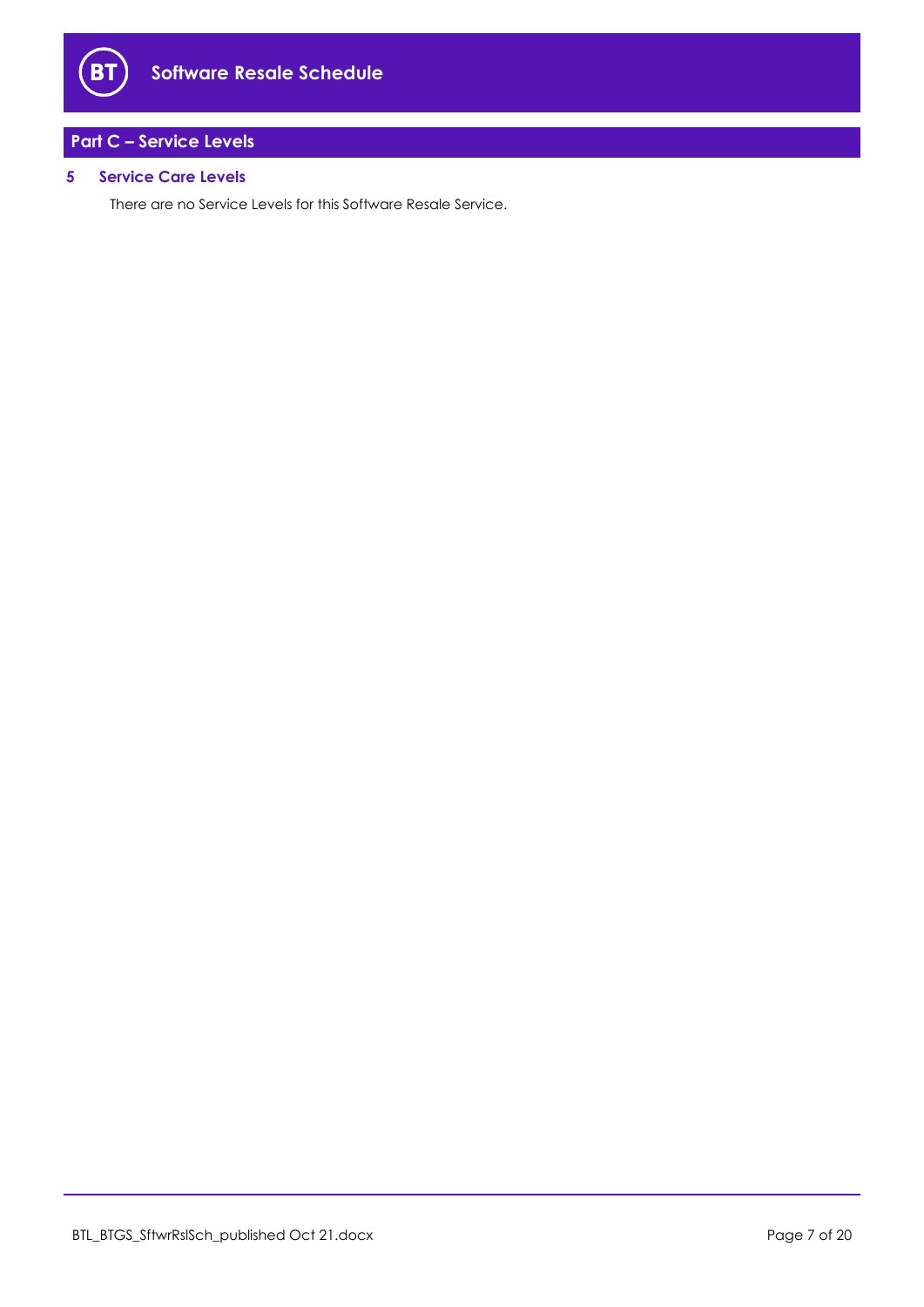

# **Part D – Defined Terms**

#### **6 Defined Terms**

In addition to the defined terms in the General Terms, capitalised terms in this Schedule will have the below meanings (and in the case of conflict between these defined terms and the defined terms in the General Terms, these defined terms will take precedence for the purposes of this Schedule). BT has repeated some definitions in this Schedule that are already defined in the General Terms. This is to make it easier for you to find the definitions when reading this Schedule.

"**BT Contact**" means the BT individual who will work with you to resolve any Query.

"**EULA**" has the meaning given in Paragraph 2.2.1.

"**General Terms**" means the general terms to which this Schedule is attached or can be found at [www.bt.com/terms,](http://www.bt.com/terms) and that form part of the Contract.

"**Incident**" means a defect in the Software.

"**Software Resale Service**" has the meaning given in Paragraph 1.

"**Query**" means a question about an Order or an invoice, but not an Incident.

"**Supplier**" means the entity set out in the Order, details of which are set out in Annex 1.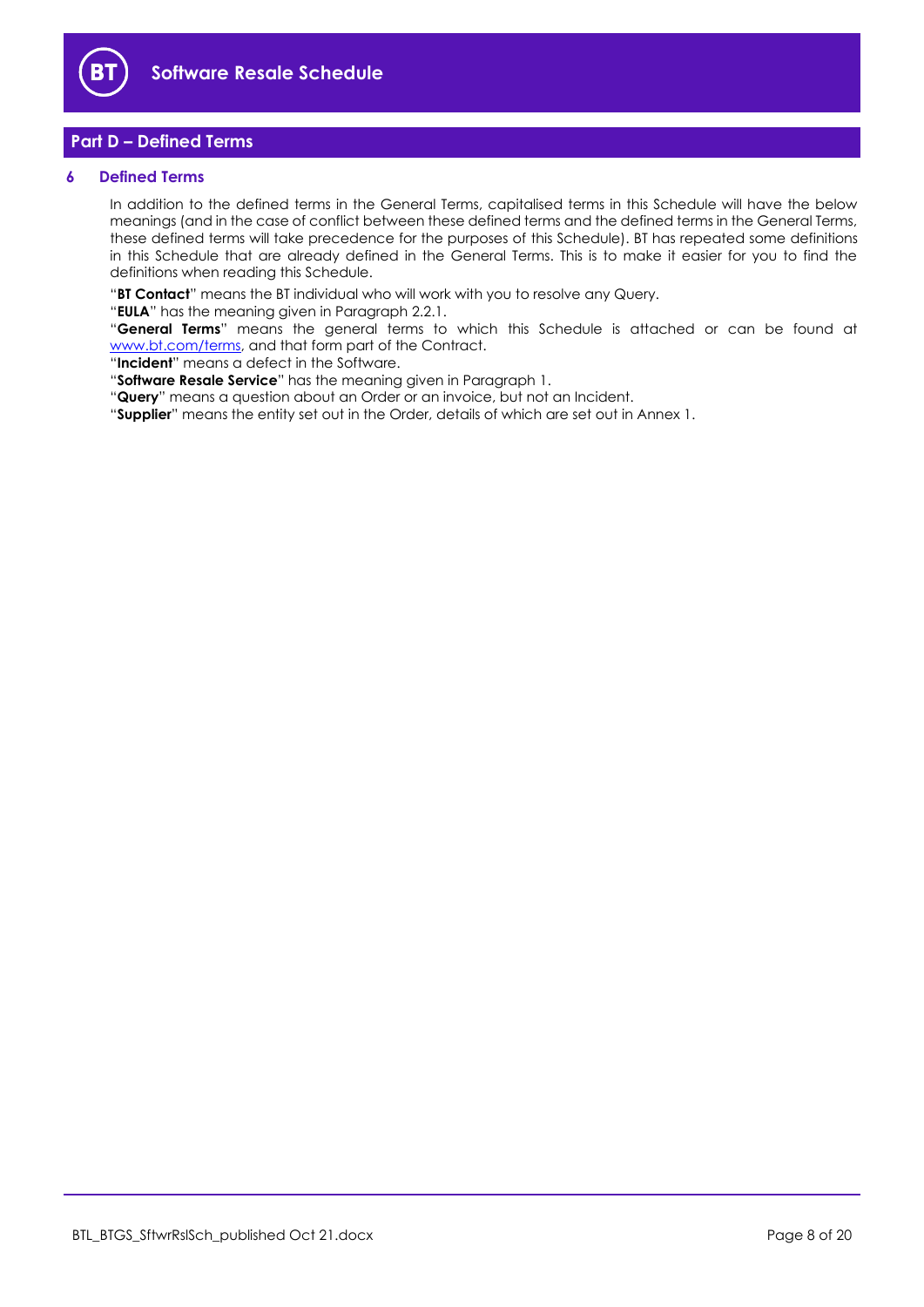

# **Annex 1 - Software and Suppliers**

| Software                                                                                                                                                                                                                                                                                                                                                                                                                                                                                                                                                                                                                                                                                                                                                                                                                                                                                                                                                                                                                                                                                                                                                                                                                                                                                                                                                                                                                                                                                                                                                                                  | Link to EULA                                                                                                             | <b>Supplier</b>                                                                      | <b>Supplier Address &amp;</b><br><b>Registered Number</b>                                             |
|-------------------------------------------------------------------------------------------------------------------------------------------------------------------------------------------------------------------------------------------------------------------------------------------------------------------------------------------------------------------------------------------------------------------------------------------------------------------------------------------------------------------------------------------------------------------------------------------------------------------------------------------------------------------------------------------------------------------------------------------------------------------------------------------------------------------------------------------------------------------------------------------------------------------------------------------------------------------------------------------------------------------------------------------------------------------------------------------------------------------------------------------------------------------------------------------------------------------------------------------------------------------------------------------------------------------------------------------------------------------------------------------------------------------------------------------------------------------------------------------------------------------------------------------------------------------------------------------|--------------------------------------------------------------------------------------------------------------------------|--------------------------------------------------------------------------------------|-------------------------------------------------------------------------------------------------------|
| Secure Internet Platform Bundle<br>ZIA (Zscaler Internet Access) Professional Bundle<br><b>ZIA Business Bundle</b><br>ZIA Secure Transformation Bundle<br>ZIA Enterprise License Agreement Bundle<br>SSL Interception<br>Nanolog Streaming Service (NSS)<br><b>Advanced Threat Protection</b><br>Cloud Apps Control<br>Web Access Control<br><b>Bandwidth Control</b><br>Advanced Cloud Sandbox<br><b>Advanced Cloud Firewall</b><br>Standard Firewall Full Logging<br><b>IPSec Encrypted VPNs</b><br>Data Loss Prevention (DLP)<br><b>DLP Exact Data Match</b><br>NSS Log Recovery Web Management<br>NSS Log Recovery Firewall Management<br>ICAP for Data Loss Prevention (DLP)<br><b>Dedicated Proxy Port</b><br>SSL Interception with Private Certificate<br>Private Authentication Bridge<br>ZIA Test Tenant SKU<br><b>Priority Categorisation Service</b><br>ZIA Virtual Private Service Edge<br>Server and IOT Protection<br><b>Bandwidth Surcharges - ROW</b><br><b>Bandwidth Surcharges - Middle East</b><br>Zscaler Private Access (ZPA) Browser Access Only<br><b>ZPA Professional Suite</b><br><b>ZPA Business Suite</b><br><b>ZPA Log Streaming Service</b><br><b>ZPA Customer Certificates</b><br><b>ZPA Application Access Connection ("AAC")</b><br>ZIA Inline Guest Wi-Fi<br>Intelligent Routing Guest Wi-Fi - 1M DNS<br>Intelligent Routing Guest Wi-Fi - 3M DNS<br>ZIA Light User Professional Bundle<br>ZIA Light User Business Bundle<br>ZIA Light User Secure Transformation Bundle<br>ZIA Light User Enterprise License Agreement Bundle<br>ZIA Light User Overage | https://www.zscaler.com/le<br>gal/end-user-subscription-<br>agreement                                                    | Zscaler Inc.                                                                         | Registered office:<br>110 Rose Orchard<br>Way, San Jose, CA<br>95134<br>Registered number:<br>4431830 |
| ZPA Light User Professional Suite<br><b>ZPA Light User Business Suite</b><br><b>ZPA Light User Overage</b>                                                                                                                                                                                                                                                                                                                                                                                                                                                                                                                                                                                                                                                                                                                                                                                                                                                                                                                                                                                                                                                                                                                                                                                                                                                                                                                                                                                                                                                                                |                                                                                                                          |                                                                                      |                                                                                                       |
| Zscaler Premium Support                                                                                                                                                                                                                                                                                                                                                                                                                                                                                                                                                                                                                                                                                                                                                                                                                                                                                                                                                                                                                                                                                                                                                                                                                                                                                                                                                                                                                                                                                                                                                                   |                                                                                                                          |                                                                                      |                                                                                                       |
| Falcon Prevent (NGAV) Application<br>Falcon Insight (EDR) Application<br><b>Falcon Overwatch Service</b><br>Falcon Discover - (Discovery Solution)<br>EDR Bundle (Insight + Discover)<br>EPP Standard (Prevent + Insight)                                                                                                                                                                                                                                                                                                                                                                                                                                                                                                                                                                                                                                                                                                                                                                                                                                                                                                                                                                                                                                                                                                                                                                                                                                                                                                                                                                 | Crowdstrike<br>https://www.crowdstrike.co<br>Inc.<br>$m/wp$ -<br>content/uploads/direct/ter<br>ms-conditions-direct.html | Registered Office:<br>15440 Laguna<br>Canyon Road,<br>Suite 250, Irvine, CA<br>92618 |                                                                                                       |
| EPP Advanced (Prevent + Insight + Discover)<br>Falcon Host to EPP Standard Bundle Upgrade<br>Falcon Platform Standard Retention<br>Falcon Platform Extended (15 Day Retention)<br>Falcon Platform - 30 Day Retention<br>Falcon Platform - 60 Day Retention<br>Falcon Platform - 90 Day Retention                                                                                                                                                                                                                                                                                                                                                                                                                                                                                                                                                                                                                                                                                                                                                                                                                                                                                                                                                                                                                                                                                                                                                                                                                                                                                          |                                                                                                                          |                                                                                      | Registered<br>Number: 09625468                                                                        |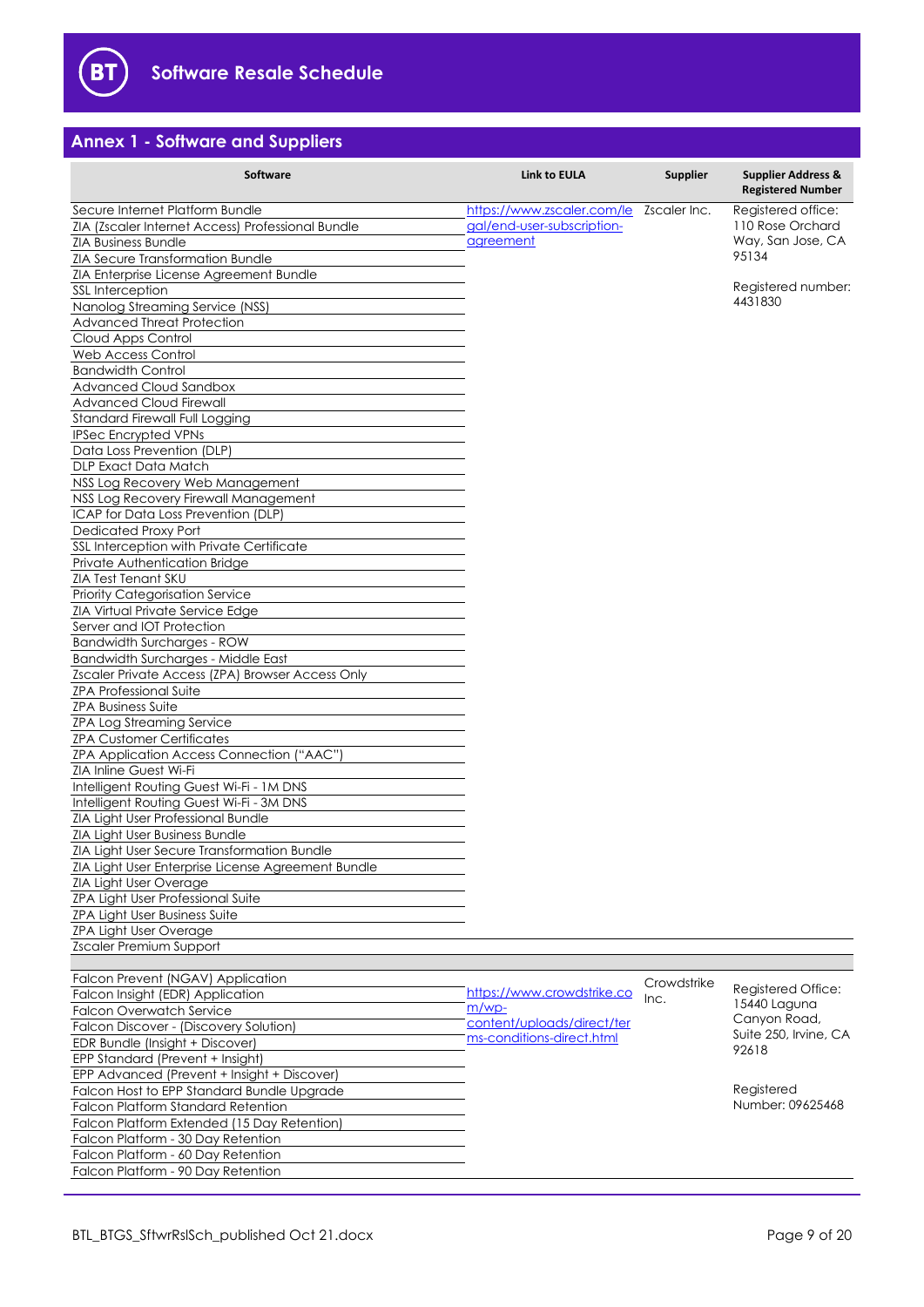

| <b>Software</b>                                                                                                         | <b>Link to EULA</b>                             | <b>Supplier</b>         | <b>Supplier Address &amp;</b><br><b>Registered Number</b> |
|-------------------------------------------------------------------------------------------------------------------------|-------------------------------------------------|-------------------------|-----------------------------------------------------------|
| Falcon Platform Standard Retention - High Performance Servers                                                           |                                                 |                         |                                                           |
| Falcon Platform - 15 Day Retention - High Performance Servers                                                           |                                                 |                         |                                                           |
| Falcon Platform - 30 Day Retention - High Performance Servers                                                           |                                                 |                         |                                                           |
| Falcon Platform - 60 Day Retention - High Performance Servers                                                           |                                                 |                         |                                                           |
| Falcon Platform - 90 Day Retention - High Performance Servers                                                           |                                                 |                         |                                                           |
| Falcon Intel Standard Subscription                                                                                      |                                                 |                         |                                                           |
| Falcon Intel Premium - Targeted                                                                                         |                                                 |                         |                                                           |
| Falcon Intel Premium- eCrime                                                                                            |                                                 |                         |                                                           |
| Falcon Intel Premium-Targeted and eCrime                                                                                |                                                 |                         |                                                           |
|                                                                                                                         |                                                 |                         |                                                           |
| Endpoint Protection, Initial Subscription License with Support, 1-                                                      |                                                 |                         |                                                           |
| 24 Devices 3 YR                                                                                                         | https://www.symantec.com                        | Symantec Inc Registered | Office:                                                   |
| Endpoint Protection, Initial Subscription License with Support, 25-<br>49 Devices 3 YR                                  | /content/dam/symantec/d<br>ocs/eulas/licensing- |                         | Symantec<br>Corporate                                     |
| Endpoint Protection, Initial Subscription License with Support, 50-                                                     | agreement/endpoint-                             |                         | 350 Ellis Street                                          |
| 99 Devices 3 YR                                                                                                         | protection-14.0.1-eula-                         |                         | Mountain View, CA                                         |
| Endpoint Protection, Initial Subscription License with Support,<br>100-249 Devices 3 YR                                 | en.pdf                                          |                         | 94043<br><b>United States</b>                             |
| Endpoint Protection, Initial Subscription License with Support,                                                         |                                                 |                         |                                                           |
| 250-499 Devices 3 YR                                                                                                    |                                                 |                         |                                                           |
| Endpoint Protection, Initial Subscription License with Support,<br>500-999 Devices 3 YR                                 |                                                 |                         |                                                           |
| Endpoint Protection, Initial Subscription License with Support,                                                         |                                                 |                         |                                                           |
| 1,000-2,499 Devices 3 YR                                                                                                |                                                 |                         |                                                           |
| Endpoint Protection, Initial Subscription License with Support,                                                         |                                                 |                         |                                                           |
| 2,500-4,999 Devices 3 YR<br>Endpoint Protection, Initial Subscription License with Support,                             |                                                 |                         |                                                           |
| 5,000-9,999 Devices 3 YR                                                                                                |                                                 |                         |                                                           |
| Endpoint Protection, Initial Subscription License with Support,<br>10,000-49,999 Devices 3 YR                           |                                                 |                         |                                                           |
| Advanced Threat Protection Platform with Endpoint, Initial                                                              |                                                 |                         |                                                           |
| Subscription License with Support, 1-24 Users 1 YR                                                                      |                                                 |                         |                                                           |
| Advanced Threat Protection Platform with Endpoint, Initial<br>Subscription License with Support, 25-49 Users 1 YR       |                                                 |                         |                                                           |
| Advanced Threat Protection Platform with Endpoint, Initial                                                              |                                                 |                         |                                                           |
| Subscription License with Support, 50-99 Users 1 YR                                                                     |                                                 |                         |                                                           |
| Advanced Threat Protection Platform with Endpoint, Initial                                                              |                                                 |                         |                                                           |
| Subscription License with Support, 100-249 Users 1 YR                                                                   |                                                 |                         |                                                           |
| Advanced Threat Protection Platform with Endpoint, Initial                                                              |                                                 |                         |                                                           |
| Subscription License with Support, 250-499 Users 1 YR                                                                   |                                                 |                         |                                                           |
| Advanced Threat Protection Platform with Endpoint, Initial                                                              |                                                 |                         |                                                           |
| Subscription License with Support, 500-999 Users 1 YR                                                                   |                                                 |                         |                                                           |
| Advanced Threat Protection Platform with Endpoint, Initial                                                              |                                                 |                         |                                                           |
| Subscription License with Support, 1,000-2,499 Users 1 YR                                                               |                                                 |                         |                                                           |
| Advanced Threat Protection Platform with Endpoint, Initial                                                              |                                                 |                         |                                                           |
| Subscription License with Support, 2,500-4,999 Users 1 YR                                                               |                                                 |                         |                                                           |
| Advanced Threat Protection Platform with Endpoint, Initial<br>Subscription License with Support, 5,000-9,999 Users 1 YR |                                                 |                         |                                                           |
| Advanced Threat Protection Platform with Endpoint, Initial                                                              |                                                 |                         |                                                           |
| Subscription License with Support, 10,000-49,999 Users 1 YR                                                             |                                                 |                         |                                                           |
| Advanced Threat Protection Platform with Endpoint, Initial                                                              |                                                 |                         |                                                           |
| Subscription License with Support, 50,000-999,999 Users 1 YR                                                            |                                                 |                         |                                                           |
|                                                                                                                         |                                                 |                         |                                                           |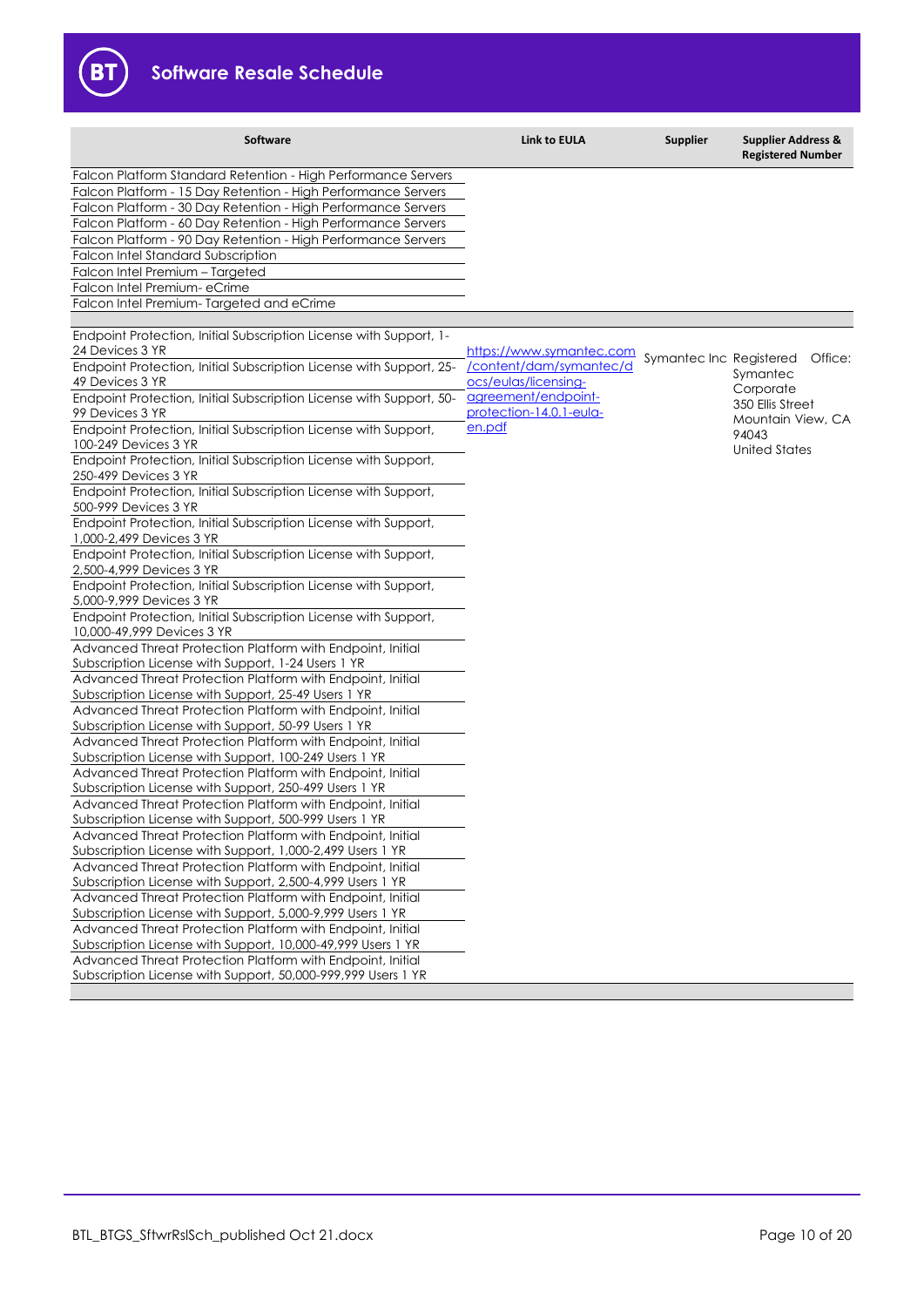

B<sub>1</sub>

| Software                                                                                                                                                                                                                                                                                                                           | <b>Link to EULA</b>                               | <b>Supplier</b>          | <b>Supplier Address &amp;</b><br><b>Registered Number</b>                                       |
|------------------------------------------------------------------------------------------------------------------------------------------------------------------------------------------------------------------------------------------------------------------------------------------------------------------------------------|---------------------------------------------------|--------------------------|-------------------------------------------------------------------------------------------------|
| Single Sign-On, Unlimited<br>Single Sign-On, 10 app limit<br>Single Sign-On, 5 app limit<br><b>Universal Directory</b><br>Adaptive Single Sign-On                                                                                                                                                                                  | https://www.okta.com/agre<br>ements/              | OKTA Inc.                | Registered Office:<br>100 First Street, 6th<br>Floor, 600 San<br>Francisco 94105-<br>4687, USA. |
| <b>MFA</b>                                                                                                                                                                                                                                                                                                                         |                                                   |                          |                                                                                                 |
| Adaptive MFA                                                                                                                                                                                                                                                                                                                       |                                                   |                          |                                                                                                 |
| Lifecycle Management, 1 OIN App                                                                                                                                                                                                                                                                                                    |                                                   |                          |                                                                                                 |
| Lifecycle Management                                                                                                                                                                                                                                                                                                               |                                                   |                          |                                                                                                 |
| Advanced Lifecycle Management                                                                                                                                                                                                                                                                                                      |                                                   |                          |                                                                                                 |
| Lifecycle Management, Advanced Mastering                                                                                                                                                                                                                                                                                           |                                                   |                          |                                                                                                 |
| API Access Management                                                                                                                                                                                                                                                                                                              |                                                   |                          |                                                                                                 |
| Discount: No AD Agent                                                                                                                                                                                                                                                                                                              |                                                   |                          |                                                                                                 |
| <b>Advanced Server Access</b>                                                                                                                                                                                                                                                                                                      |                                                   |                          |                                                                                                 |
| Preview Sandbox                                                                                                                                                                                                                                                                                                                    |                                                   |                          |                                                                                                 |
| <b>EU-Hosted Cell</b>                                                                                                                                                                                                                                                                                                              |                                                   |                          |                                                                                                 |
| <b>APAC-Hosted Cell</b>                                                                                                                                                                                                                                                                                                            |                                                   |                          |                                                                                                 |
| <b>HIPAA Compliant Cell</b>                                                                                                                                                                                                                                                                                                        |                                                   |                          |                                                                                                 |
| <b>FedRAMP Compliant Cell</b>                                                                                                                                                                                                                                                                                                      |                                                   |                          |                                                                                                 |
| Premier Success Package (out of scope)                                                                                                                                                                                                                                                                                             |                                                   |                          |                                                                                                 |
| Premier Access Success Package (out of scope)                                                                                                                                                                                                                                                                                      |                                                   |                          |                                                                                                 |
| Premier Plus Success Package (out of scope)                                                                                                                                                                                                                                                                                        |                                                   |                          |                                                                                                 |
|                                                                                                                                                                                                                                                                                                                                    |                                                   |                          |                                                                                                 |
| SAFE Base Licence, 1 yr includes: 300 On Prem Assets; 1 IaaS/PaaS<br>Cloud Account; 1 SaaS Application; 300 Employees (People); All<br>Policies; 1 "Outside In" for 1st Party and 10 "Outside In" 3rd Party<br>SAFE Technology On Premise& Cloud Assets Licence, 1yr, 301 -<br>2000 Assets<br>Nb.0-300 assets part of base package | SAFE EUSA attached at<br>Annex 2 – link to follow | SAFE<br>Securities Inc   | <b>Registered Office:</b><br>3000, El Camino<br>Real,<br>building 4,<br>suite 200,              |
| SAFE Technology On Premise& Cloud Assets Licence, 1yr, 2001 -<br>6000 Assets<br>Nb.0-300 assets part of base package<br>SAFE Technology On Premise& Cloud Assets Licence, 1yr, 6001 -                                                                                                                                              |                                                   | Palo Alto,<br>California |                                                                                                 |
| 10000 Assets<br>Nb.0-300 assets part of base package<br>SAFE Technology On Premise& Cloud Assets Licence, 1yr, 10001 -<br>15000 Assets<br>Nb.0-300 assets part of base package                                                                                                                                                     |                                                   |                          |                                                                                                 |
| SAFE Technology On Premise& Cloud Assets Licence, 1yr, 15001 -<br>30000 Assets<br>Nb.0-300 assets part of base package                                                                                                                                                                                                             |                                                   |                          |                                                                                                 |
| SAFE Technology On Premise& Cloud Assets Licence, 1yr, 30001 -<br>50000 Assets<br>Nb.0-300 assets part of base package                                                                                                                                                                                                             |                                                   |                          |                                                                                                 |
| SAFE Technology On Premise& Cloud Assets Licence, 1yr, 50001 -<br>100000 Assets<br>Nb.0-300 assets part of base package                                                                                                                                                                                                            |                                                   |                          |                                                                                                 |
| SAFE Technology Cloud(laaS/PaaS)Licence, 1yr, 1-3 accounts<br>Nb.0-1 account part of base package<br>SAFE Technology Cloud(laaS/PaaS)Licence, 1yr, 4-10 accounts<br>Nb.0-1 account part of base package                                                                                                                            |                                                   |                          |                                                                                                 |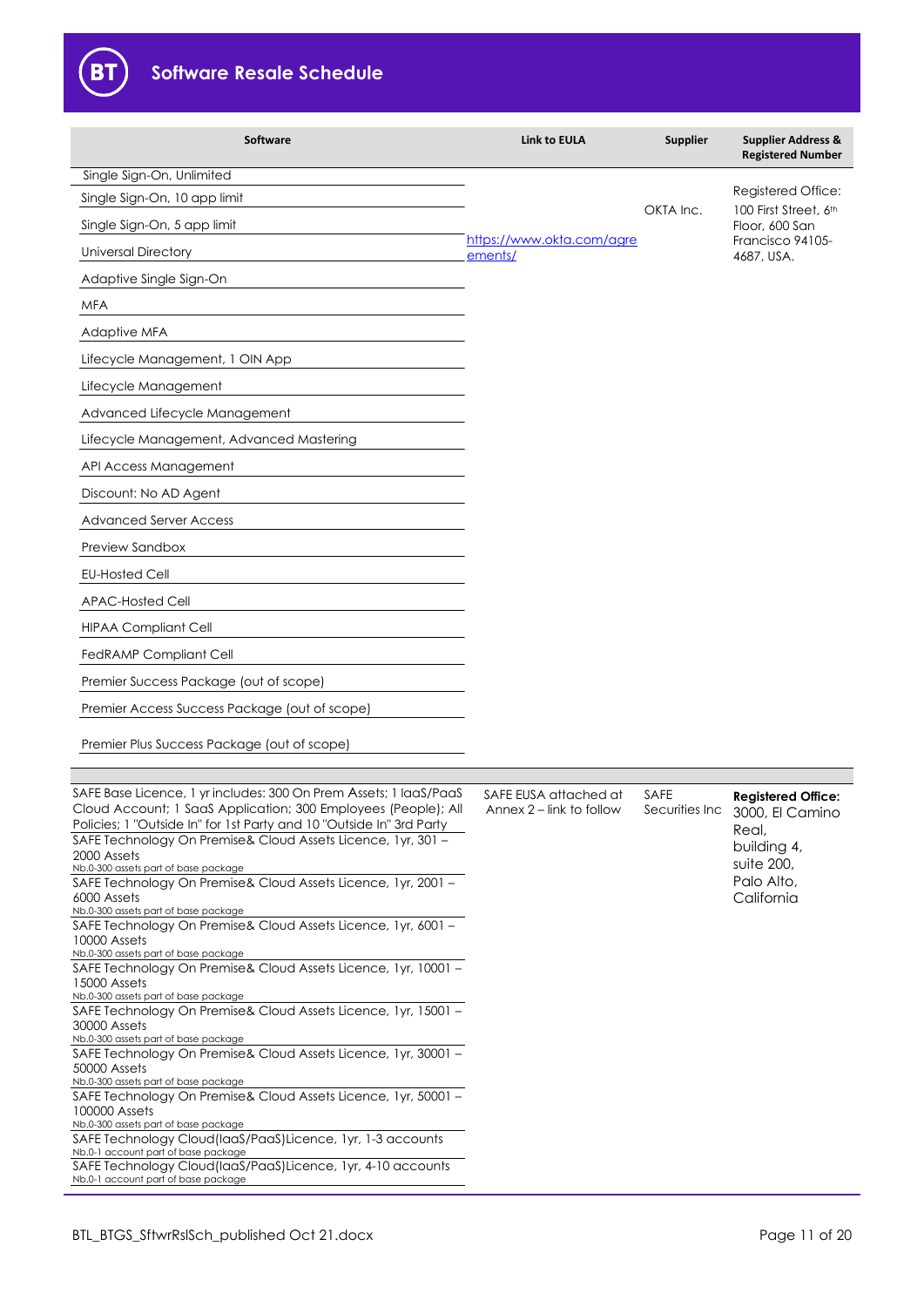

| <b>Software</b>                                                                                 | <b>Link to EULA</b> | <b>Supplier</b> | <b>Supplier Address &amp;</b><br><b>Registered Number</b> |
|-------------------------------------------------------------------------------------------------|---------------------|-----------------|-----------------------------------------------------------|
| SAFE Technology Cloud(laaS/PaaS)Licence, 1yr, 11-25 accounts                                    |                     |                 |                                                           |
| Nb.0-1 account part of base package                                                             |                     |                 |                                                           |
| SAFE Technology Cloud(laaS/PaaS)Licence, 1yr, 26 - 100                                          |                     |                 |                                                           |
| accounts<br>Nb.0-1 account part of base package                                                 |                     |                 |                                                           |
| SAFE Technology Cloud (laaS/PaaS) Licence, 1yr, 101-200                                         |                     |                 |                                                           |
| accounts                                                                                        |                     |                 |                                                           |
| Nb.0-1 account part of base package                                                             |                     |                 |                                                           |
| SAFE Technology Cloud(laaS/PaaS)Licence, 1yr, 200 - 300                                         |                     |                 |                                                           |
| accounts                                                                                        |                     |                 |                                                           |
| Nb.0-1 account part of base package                                                             |                     |                 |                                                           |
| SAFE Technology SaaS applications Licence, 1yr, 1-3 SaaS                                        |                     |                 |                                                           |
| applications                                                                                    |                     |                 |                                                           |
| Nb.0-1 SaaS applications part of base package                                                   |                     |                 |                                                           |
| SAFE Technology SaaS applications Licence, Tyr, 4 - 6 SaaS                                      |                     |                 |                                                           |
| applications                                                                                    |                     |                 |                                                           |
| Nb.0-1 SaaS applications part of base package                                                   |                     |                 |                                                           |
| SAFE Technology SaaS applications Licence, 1yr, 7 - 10 SaaS                                     |                     |                 |                                                           |
| applications                                                                                    |                     |                 |                                                           |
| Nb.0-1 SaaS applications part of base package                                                   |                     |                 |                                                           |
| SAFE Technology SaaS applications Licence, 1yr, 10 - 20 SaaS                                    |                     |                 |                                                           |
| applications                                                                                    |                     |                 |                                                           |
| Nb.0-1 SaaS applications part of base package<br>SAFE People Licence, 1yr, 301 - 1000 employees |                     |                 |                                                           |
| Nb.0-300 employees part of base package                                                         |                     |                 |                                                           |
| SAFE People Licence, 1yr, 1001 – 3000 employees                                                 |                     |                 |                                                           |
| Nb.0-300 employees part of base package                                                         |                     |                 |                                                           |
| SAFE People Licence, 1yr, 3001 – 6000 employees                                                 |                     |                 |                                                           |
| Nb.0-300 employees part of base package                                                         |                     |                 |                                                           |
| SAFE People Licence, 1yr, 6001 - 10000 employees                                                |                     |                 |                                                           |
| Nb.0-300 employees part of base package                                                         |                     |                 |                                                           |
| SAFE People Licence, 1yr, 10001 - 20000 employees                                               |                     |                 |                                                           |
| Nb.0-300 employees part of base package                                                         |                     |                 |                                                           |
| SAFE People Licence, 1yr, 20001 - 50000 employees                                               |                     |                 |                                                           |
| Nb.0-300 employees part of base package                                                         |                     |                 |                                                           |
| SAFE People Licence, 1yr, 50001 - 100000 employees<br>Nb.0-300 employees part of base package   |                     |                 |                                                           |
| SAFE Third Party Licence, 1yr, 11 – 25 Third Parties                                            |                     |                 |                                                           |
| Nb.0-10 Third Parties part of base package                                                      |                     |                 |                                                           |
| SAFE Third Party Licence, 1yr, 26 - 50 Third Parties                                            |                     |                 |                                                           |
| Nb.0-10 Third Parties part of base package                                                      |                     |                 |                                                           |
| SAFE Third Party Licence, 1yr, 51 - 100 Third Parties                                           |                     |                 |                                                           |
| Nb.0-10 Third Parties part of base package                                                      |                     |                 |                                                           |
| SAFE Third Party Licence, 1yr, 101 - 250 Third Parties                                          |                     |                 |                                                           |
| Nb.0-10 Third Parties part of base package                                                      |                     |                 |                                                           |
| SAFE Third Party Licence, 1yr, 251 - 500 Third Parties                                          |                     |                 |                                                           |
| Nb.0-10 Third Parties part of base package                                                      |                     |                 |                                                           |
| SAFE Third Party Licence, 1yr, 500+ Third Parties<br>Nb.0-10 Third Parties part of base package |                     |                 |                                                           |
| <b>SAFE Professional Services</b>                                                               |                     |                 |                                                           |
|                                                                                                 |                     |                 |                                                           |
|                                                                                                 |                     |                 |                                                           |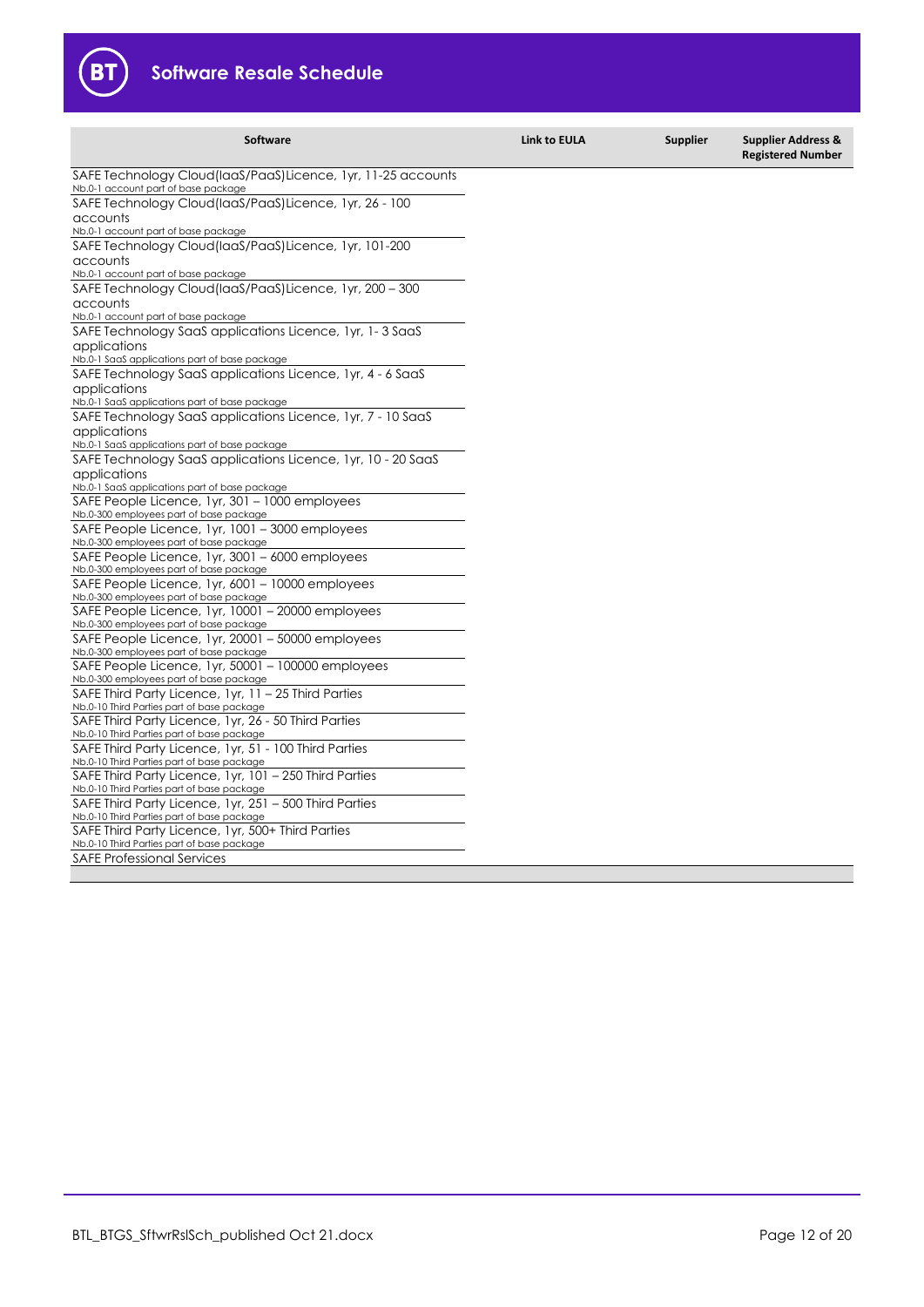

# **Annex 2 – SAFE EUSA**

# **SAFE SECURITIES INC. END USER SERVICE AGREEMENT**

**THIS** End User Service Agreement (the "Agreement") is made on this **[insert date]** day of **[insert month]** 2021 ("**Execution Date**"), by and between, SAFE Securities Inc., a Delaware corporation , whose principal place of business is at 3000 EI Camino Real, building 4, Suite 200, Palo Alto, California -94306 (the "**Company**"), and  $\Box$ , a  $\Box$ (the "**End User**"). The Company and the End User are hereinafter collectively referred to as the '**Parties**' and

## **WHEREAS:**

individually as a '**Party**'.

a. End User has entered into a contract with British Telecommunications Plc, a company incorporated in England and Wales (registered no. 1800000) having its registered office at 81 Newgate Street, London, EC1A 7AJ ("BT") (the " **Channel Partner")** pursuant to the Purchase Order No. [insert No.] dated \_\_\_\_\_as more fully described in/ attached hereto

**NOW THEREFORE,** in consideration of the mutual promises contained herein and other good and valuable consideration, the receipt and sufficiency of which is hereby acknowledged, the parties agree as follows:

## **1. DEFINITIONS AND INTERPRETATION**

- 1.1 Capitalized terms as used in this Agreement shall have the meanings as indicated below or defined elsewhere in this Agreement and if not defined in this Agreement, it shall have the meaning ascribed to them under the relevant statute/legislation:
	- (i) "**Confidential Information**" means any information, oral or written, that relates to either Party's technical, financial, marketing or other proprietary information relating, without limitation, to business, products, processes, or services, whether or not designated as confidential or proprietary, or that a reasonable Party would understand to be confidential or proprietary. For the avoidance of doubt, Company' pricing, the Services, and support & maintenance policy, shall be deemed Confidential Information regardless of any lack of designation. With regard to orally disclosed Confidential Information, the disclosing Party must confirm the confidential nature of such oral disclosures in writing within seven (7) days from the date of the disclosure;
	- (ii) "**Content**" means the information, media, and keywords, including without limitation, files, calendars, events, audio, image, video, and blog entries, alone or in combination as wiki documents or otherwise, uploaded, posted, and published by End User.
	- (iii) **"End User**" means the legal entity that buys the Services .
	- (iv) "**Documentation**" means the explanation, text, documents, and other media produced by Company regarding how Services operates, how to use Services, the system requirements for operating Services.
	- (v) "**Personal Data**" means the personal information that End User provides to Company in registering for and/or installing the Services including name, business email address, title, employer, business telephone number, which identifies an individual as an individual.
	- (vi) "**Services**" means each Services made available by Company under this Agreement for download or otherwise as more fully described in Exhibit 1 attached hereto. Services includes patches,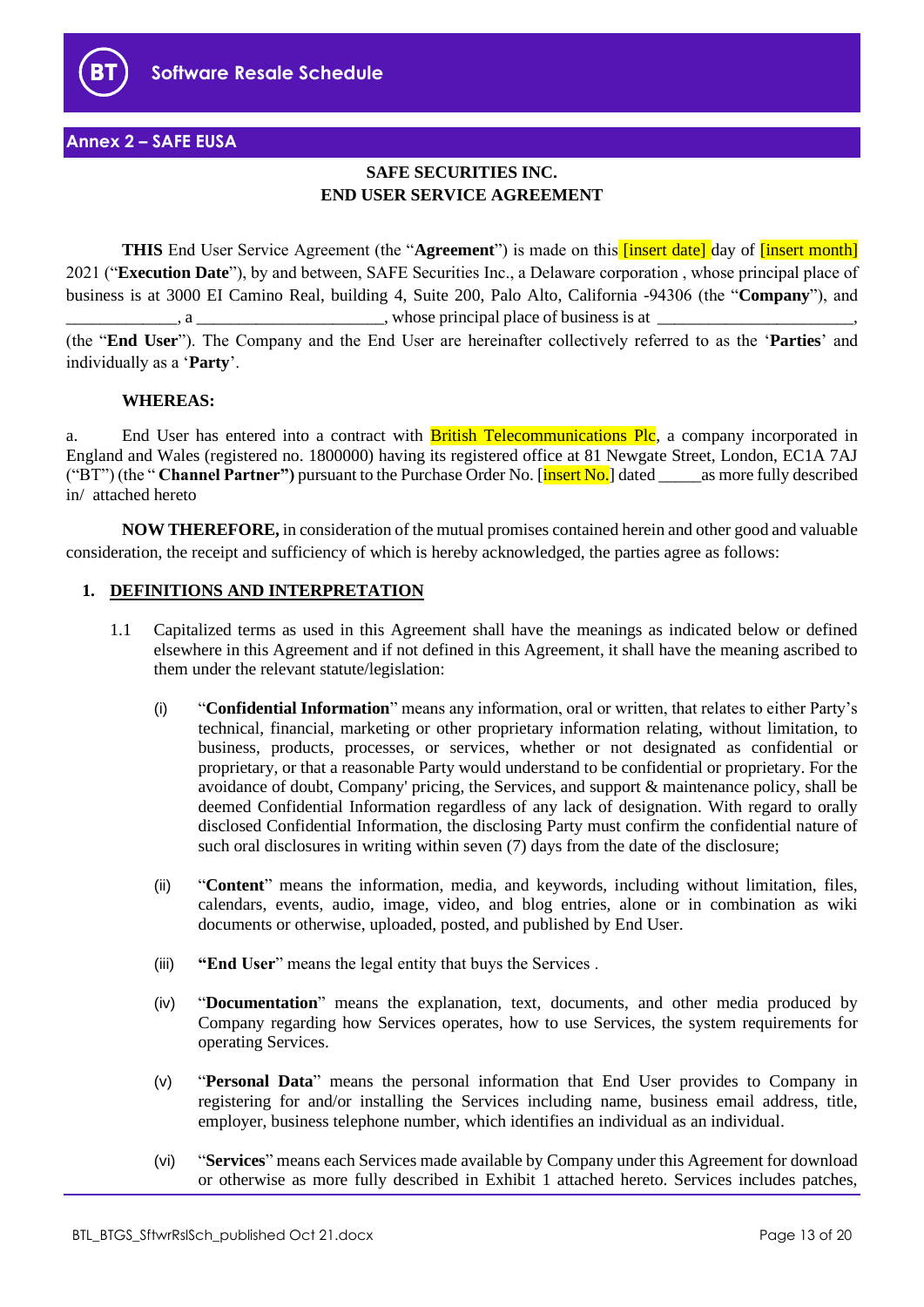updates, improvements, additions, enhancements, and other modifications or revised versions of the same that may be provided to End User by Company from time to time.

- (vii) "**Use**" means utilization of the Services, including without limitation, copying, transmitting or loading it into the permanent memory (e.g. hard disk, CD-ROM or other storage device) for the processing of the instructions or statements contained in the Services; and copying the Services which is in machine-readable form for the purposes of understanding the contents of such machine-readable material.
- 1.2 Rules of Interpretation. The following rules of interpretation shall apply to this Agreement: (a) the words "**herein**," "**hereof**," and "**hereunder**," refer to this Agreement as a whole and not to any particular provision of this Agreement; (b) the terms "**include**," "**includes**," and "**including**" shall be deemed to be followed by the phrase "**without limitation**"; (c) Company shall have the absolute right, in its sole discretion, to substitute its services under this Agreement with the services of partners and/or End Users; (d) the headings contained in this Agreement are for reference purposes only and shall not affect the meaning or interpretation of this Agreement; and (e) "**Party**" shall refer individually to either Company or End User and "**Parties**" shall refer to Company and End User collectively.

# **2. LICENSE TO USE**

- 2.1 Grant of License. Company hereby grants to End User a limited, non-perpetual, subscriptive, nonexclusive, non-transferable, royalty-free, revocable, and non-sublicensable right ("License") to access and use the Platform, and Services internally for business purposes in  $($ "Territory") during the Term and strictly in accordance with the terms of this Agreement.
- 2.2 Reservation of Rights. Any and all rights not expressly granted to End User in this Agreement are hereby reserved by Company, including without limitation, that neither the License nor this Agreement grants to End User or any third party any right, title or interest, including without limitation, any security interest, in any of the Services or any other property of Company, its licensors, or its affiliates. Company reserves the right to exercise any rights in the Services, including the right to license, sublicense or otherwise exploit or dispose of such rights to any party and in any manner, without restriction. End User agrees that all proprietary right, title and interest in the Services shall remain with Company, and that all uses of the Services by End User shall not create any interest or right, express or implied, in the Services in End User except as expressly set forth in this Agreement, and that End User does not and will not assert any claim to any ownership thereof, except the License as expressly set forth in this Agreement. If, by operation of the law of any jurisdiction, or otherwise, End User is deemed to or appears to own any property rights in the Services other than the License as set forth herein, End User shall assigns all right, title and interest in such property rights to Company, and End User shall, at the request of Company, execute any and all documents necessary to confirm or otherwise establish the rights of Company therein. Any new development, customization, modification that is carried out by the Company in its intellectual property while providing Services hereunder to the End User shall be the ownership of the Company and the End User shall have no right except such License to it as enumerated hereinabove.
- 2.3 Restrictions on Use. Upon accepting this Agreement End User undertakes: Not to copy the Services other than for normal operation, except for (1) copy of the Services for back-up, and one (1) copy for disaster recovery purposes, provided each copy contains the same copyright information included in with the original. Not to disassemble, decompile, or reverse engineer the Services; Not to translate, modify, sell, lease, rent, loan, redistribute, sublease, sublicense and/or make copies of or create derivative works from the Services or any part of the Services, except as otherwise expressly permitted under this License; Not to reproduce the SAAS Services not to remove or alter any copyright notices or other legal notices or disclaimers that may be included in or on copies of the SAAS Services as provided to End User; Not to knowingly or negligently use the Services: to access communicate and/or transmit any information that: infringes any patent, trademark (whether or not registered), copyright, trade dress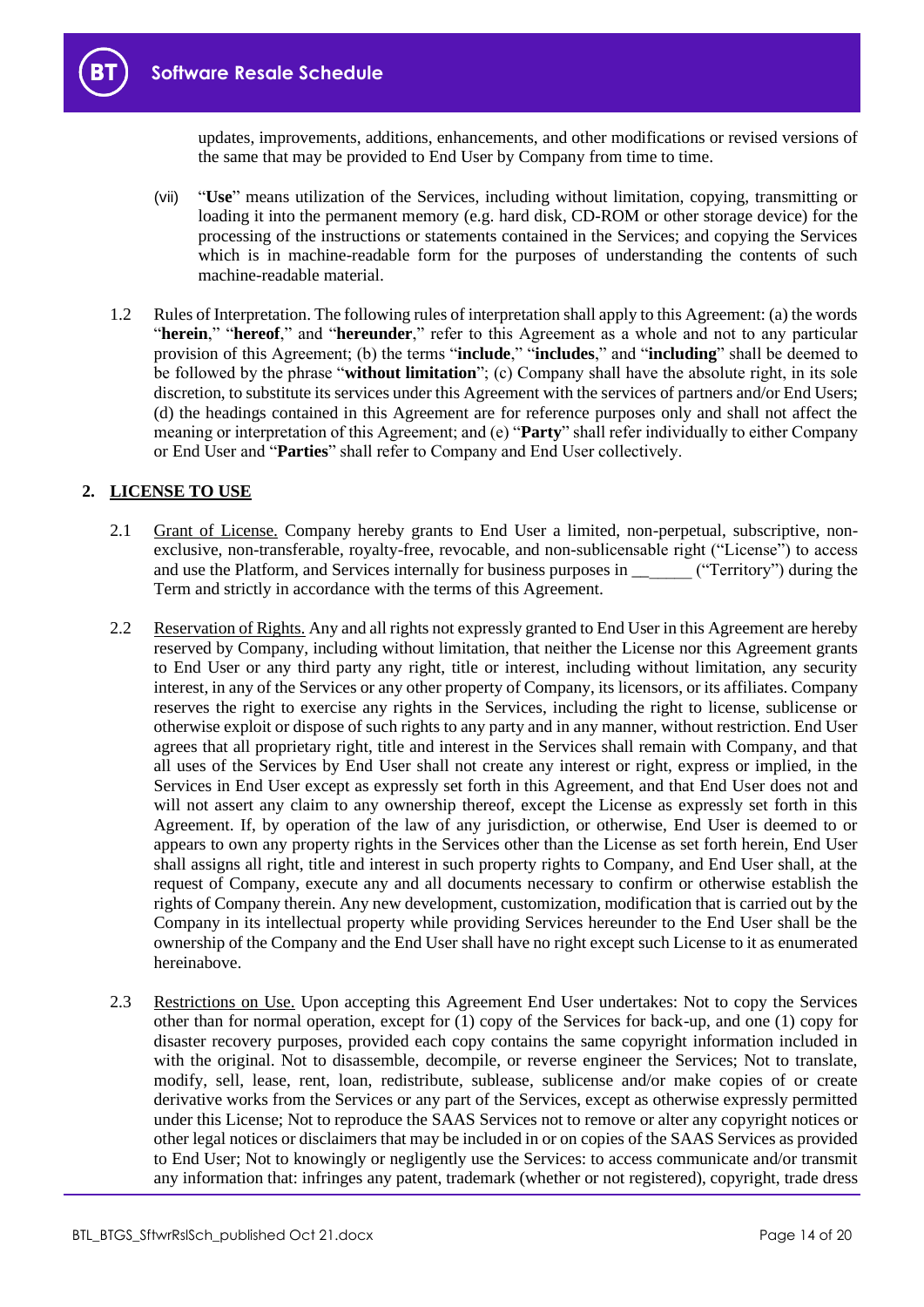

(whether or not registered), trade secret, and/or other proprietary rights (together the "**Intellectual Property Rights**"); discloses to third Parties information that has been given to End User in confidence; Use any third party software or product which contains viruses, Trojan horse, worms or other computer data or programs which have the object, effect or is designed to destroy, interrupt and/or in any way limit the functionality of any Services and/or hardware or other equipment or in any way detrimentally affect the same; or is objectionable including (without limitation) any information that is unlawful, threatening, abusive, harassing, defamatory, harmful to minors or others generally, hateful, obscene, racially and/or ethnically objectionable; to in any way infringe any Intellectual Property Rights or any other third party rights; for immoral, illegal or for any other purpose which may be determined threatening, abusive or harmful including but not limited to the creation or transmission of any virus, worms, Trojan horse, cancelbot or any other destructive or contaminating program; To obtain any and all necessary consents and/or authorizations for the use of any Content uploaded, posted, or published using the Services and to pay any and all commissions, royalties, license fees and/or any such other charges as may be required for the legitimate use of such Content from the Content owner or any other relevant Party; Not to impersonate any person or entity or falsely state or otherwise misrepresent End User's affiliation with a person or entity; Not to provide or otherwise make available the Services to any person other than End User's employees or as specified herein without prior written consent from Company; Not to display the Services on a public bulletin board, ftp site, worldwide web site, chat room or by any other means; Only Use the Services in accordance with the instructions set out in the documentation for its installation and use; and not to disrupt or harm the computer or program of any other person.

2.4 Support and Maintenance. Company shall provide generic support and maintenance of the Services during the License Term. Such support shall be available during business hours or other hours if specifically agreed with the End User. The support and maintenance will include any bug fixes, updates and upgrades of versions as and when released by Company and shall be automatically provided to the End User as part of the License. Support and maintenance under this Agreement shall cease along with the termination of this Agreement as elaborated in Exhibit-2.

# **3. PRIVACY INFORMATION**

- 3.1 Collection of Personal Data. By accepting this Agreement, End User also agrees that Company may collect and process the Personal Data in accordance with Company' privacy policy <https://www.safe.security/privacy-policy> solely for the purpose of installing and running the Services on the authorized domain.
- 3.2 Accuracy of Personal Data. End User agrees that it will provide accurate Personal Data and that it will update the same as and when necessary ensuring at all times that such information remains accurate.

# **4. TERMS OF PAYMENT**

4.1 Invoicing and License Fees. End User shall pay the License fee as agreed between the Parties ("**License Fee** as set forth in Exhibit 1, attached hereto. Invoicing Terms are also detailed under Exhibit-1.

# **5. TERM**

5.1 Term. The term of the Agreement shall begin on the Effective Date and continue for three (3) years or until the Agreement is terminated as set forth in Section 8 below. Upon consent, the Parties may extend the Agreement for additional one (1) year terms (each an "Extended Term" and, with the Initial Term, collectively the "Term').

## **6. TERMINATION**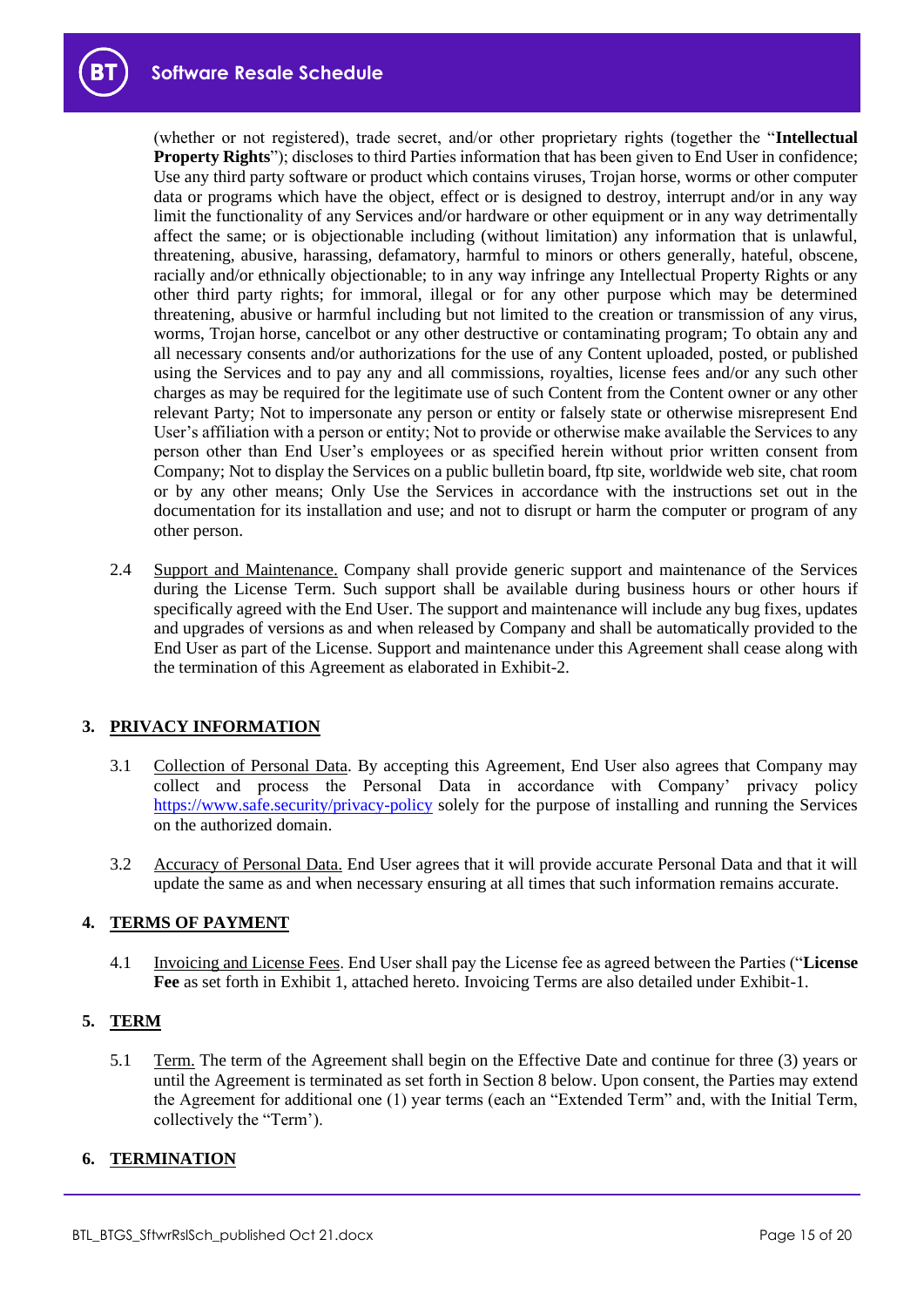



- 6.1 Termination for Non-Payment. Company may immediately terminate the License and the provision of all services to End User upon the inability or failure of End User to make any and all payments within thirty (30) days of such payment due date.
- 6.2 Termination for Breach. Either Party may, at its option, terminate this Agreement upon the material breach by the other Party of any provision of this Agreement, if such breach is not cured by the breaching Party within thirty (30) days after receipt of written notice thereof from the non-breaching Party.
- 6.3 Termination for Bankruptcy or Change of Control. Company shall have the right to terminate this Agreement immediately if End User becomes insolvent, or is unable to pay its debts as due, or enters into or files (or has filed or commenced against it) a petition, arrangement, action or other proceeding seeking relief or protection under the bankruptcy or similar laws. Company shall have the right to terminate this Agreement immediately if End User is acquired by a third party, whether by means of an acquisition of substantially all of End User's assets, by merger, stock purchase, reorganization or other transaction or series of transactions in which at there is a fifty percent (50%) or greater change in control of End User.
- 6.4 Termination for Infringement. In the event of a claim of intellectual property infringement by any third party relating to the Services, the End User shall have the right, at its option, to (i) immediately terminate this Agreement and the rights granted hereunder, or (ii) notify Company to substitute the Services with adequate other non-infringing Services.
- 6.5 Obligations on Termination. Upon any termination of this Agreement, (i) the License shall terminate, which may include Company remotely disabling the Services, and (ii) End User shall (a) immediately discontinue Use of the Services and relinquish any and all rights with respect to the Services; and (b) each Party shall promptly return to the other Party the original and return, or certify to the destruction of, all copies of the other Party's Confidential Information or (in the case of the End User) any other information relating to any of the Services furnished by Company or otherwise in the possession of the End User, and any reproductions, notes, summaries, translations or similar documents relating to the other Party's Confidential Information or (in the case of the End User) relating to any Services. End User will be granted access to data stored in the solution for 30 days after expiration or termination of this Agreement for the sole purpose of copying such data off the solution. If End User terminates this Agreement for cause, Company will promptly refund any prepaid but pro rata unused fees covering Use of the Services after termination. If Company terminates this Agreement for cause, End User will promptly pay all unpaid fees due through the end of the License Term. License Fees are otherwise nonrefundable.
- 6.6 Continuing Obligations. The Agreements, representations, warranties, covenants, duties and obligations as set forth in this Agreement, which by their terms or to the extent consistent with the intent and purpose of this Agreement extend beyond the term of this Agreement, shall survive termination or expiration of the term of this Agreement.

# **7. INDEMNITY**

7.1 INDEMNIFICATION BY END USER. END USER SHALL PROTECT, DEFEND, INDEMNIFY AND HOLD COMPANY, ITS PARENTS, SUBSIDIARIES, AFFILIATES, SUCCESSORS, ASSIGNS, AND THE OFFICERS, DIRECTORS, EMPLOYEES AND OTHER PERSONNEL, SHAREHOLDERS AND AGENTS OF EACH OF THEM, HARMLESS FROM AND AGAINST ANY AND ALL LIABILITIES, DAMAGES, JUDGMENTS, PENALTIES, LOSSES, COSTS, EXPENSES (INCLUDING REASONABLE ATTORNEYS' FEES), CLAIMS, SUITS, OR DEMANDS RELATING TO OR ARISING FROM (I) ANY BREACH BY END USER OF ANY OF ITS REPRESENTATIONS, WARRANTIES. OR COVENANTS HEREUNDER; OR (II) THE USE BY END USER OF THE SERVICES IN MANNER AND FOR PURPOSE NOT COVERED UNDER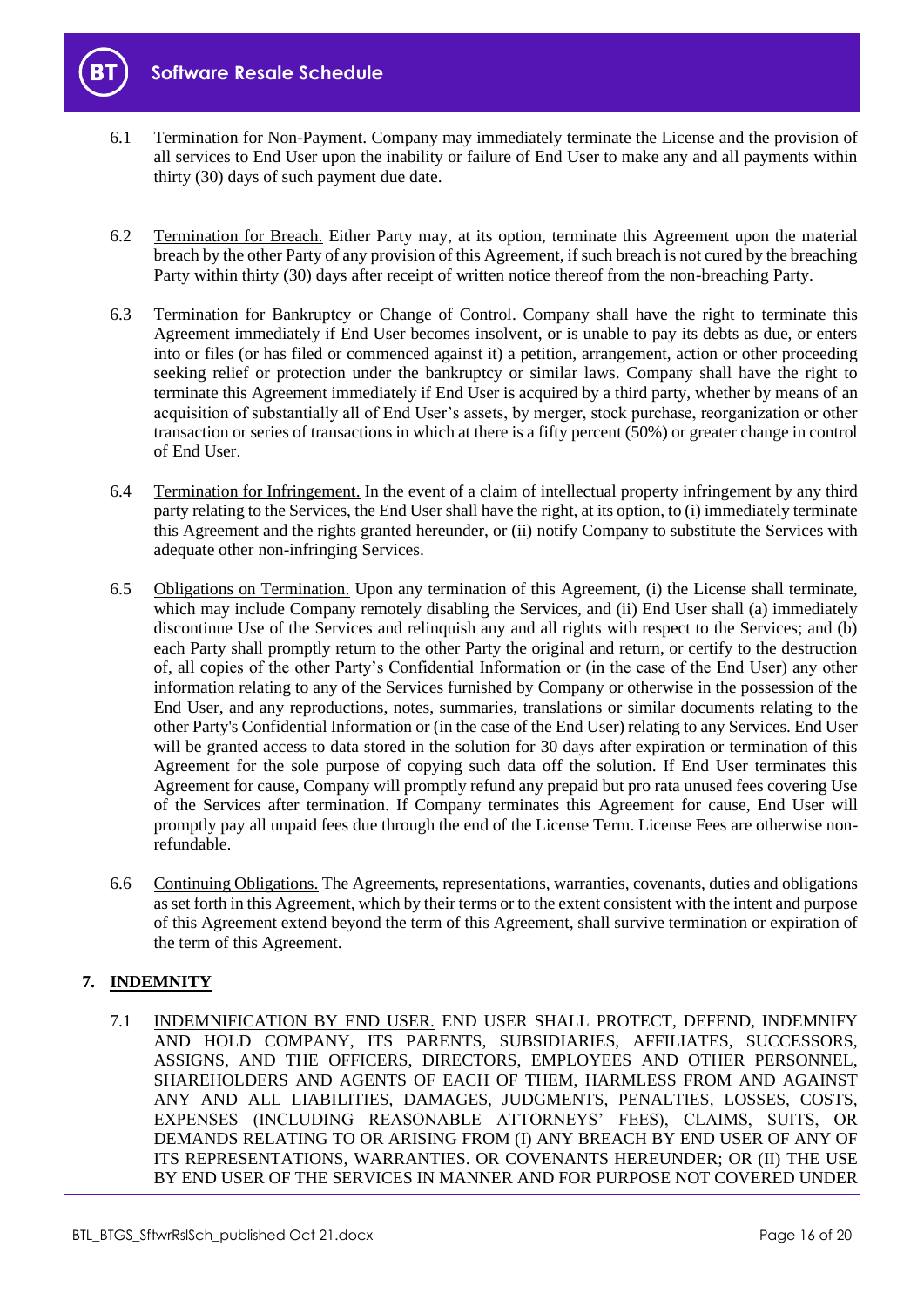THIS AGREEMENT.

- 7.2 INDEMNIFICATION BY COMPANY. COMPANY SHALL PROTECT, DEFEND, INDEMNIFY AND HOLD END USER AND ITS OFFICERS, DIRECTORS, EMPLOYEES AND OTHER PERSONNEL, SHAREHOLDERS, EACH OF THEM, HARMLESS FROM AND AGAINST ANY AND ALL LIABILITIES, DAMAGES, JUDGMENTS, PENALTIES, LOSSES, COSTS, EXPENSES (INCLUDING REASONABLE ATTORNEYS' FEES), CLAIMS, SUITS, OR DEMANDS RELATING TO OR ARISING FROM (I) ADJUDICATED THIRD PARTY INTELLECTUAL PROPERTY INFRINGEMENT CLAIMS; OR (II) ANY LOSS CAUSED TO END USER DUE TO WILFUL MISCONDUCT OF COMPANY OR ITS EMPLOYEES.
- 7.3 NOTICE OF INFRINGEMENT. IF END USER LEARNS OF ANY INFRINGEMENT, MISUSE, OR MISAPPROPRIATION OF ANY OF THE SERVICES, END USER SHALL PROMPTLY NOTIFY COMPANY THEREOF IN WRITING FAILING WHICH THE INDEMNIFICATION OBLIGATION OF COMPANY UNDER **CLAUSE 7.2** SHALL BE DEEMED WAIVED BY THE END USER.

# **8. LIMITATION OF LIABILITY**

- 8.1 LIMITATION ON TYPE AND AMOUNT OF LIABILITY. EXCEPT IN CASES OF FRAUD,WILFUL MISCONDUCT, INTELLECTUAL PROPERTY RIGHTS INFRINGEMENT CLAIMS WHICH ARE PROVEN AND ADJUDICATED IN THE COURT OF LAW, IN NO EVENT WILL PARTIES HAVE ANY LIABILITY (DIRECTLY OR INDIRECTLY) FOR ANY INCIDENTAL, SPECIAL, INDIRECT, CONSEQUENTIAL OR PUNITIVE DAMAGES; .
- 8.2 APPLICATION OF AND BASIS FOR LIMITATIONS. THE INDEMNITY UNDER **CLAUSE 7**, THE LIMITATIONS OF LIABILITY IN THIS CAUSE 8, AND THE LIMITED WARRANTY UNDER CLAUSE 9, APPLY TO THE MAXIMUM EXTENT PERMITTED BY APPLICABLE LAW TO ANY DAMAGES OR OTHER LIABILITY, HOWEVER CAUSE AND REGARDLESS OF THE THEORY OF LIABILITY, WHETHER DERIVED FROM CONTRACT, TORT (INCLUDING, WITHOUT LIMITATION, NEGLIGENCE) OR OTHERWISE, EVEN IF COMPANY OR END USER HAS BEEN ADVISED OF THE POSSIBILITY OF SUCH LIABILITY AND REGARDLESS OF WHETHER THE LIMITED REMEDIES AVAILABLE HEREUNDER FAIL OF THEIR ESSENTIAL PURPOSE.
- 8.3 EXCEPT FOR INDEMNIFICATION OBLIGATIONS FOR INFRINGEMENT OR MISAPPROPRIATION OF INTELLECTUAL PROPERTY RIGHTS OF ANY THIRD PARTY, BREACH OF LAW, BREACH CONFIDENTIALITY OBLIGATIONS, FRAUD, WILLFUL MISCONDUCT AND GROSS NEGLIGENCE, THE TOTAL AGGREGATE LIABILITY OF EITHER PARTY ARISING FROM OR RELATING TO THIS AGREEMENT SHALL NOT EXCEED IN AGGREGATE TWELVE MONTHS OF FEES PAID OR PAYABLE TO PARTNER UNDER THIS AGREEMENT

# **9. LIMITED WARRANTY**

9.1 Limited Warranty. Company warrants that during the License Term, the Services will provide the general features and functions described in the then current Documentation. Company's entire liability, and End User's exclusive remedy (the "**Limited Warranty**"), with the exception of any statutory warranty or remedy that cannot be excluded or limited under law, shall be at Company's sole discretion and option, (i) to attempt to correct or work around errors, if any, or (ii) to refund the License Fees for the most recent Renewed License Term of this Agreement actually paid by End User and terminate this Agreement. Such refund is subject to the return of all hard copies and the deletion of all electronic copies of the Services. THE LIMITED WARRANTY SET FORTH IN THIS SECTION GIVES END USER SPECIFIC LEGAL RIGHTS. END USER MAY HAVE ADDITIONAL LEGAL RIGHTS UNDER LAW WHICH VARY FROM JURISDICTION TO JURISDICTION. COMPANY DOES NOT SEEK TO LIMIT END USER'S WARRANTY RIGHTS TO ANY EXTENT NOT PERMITTED BY LAW.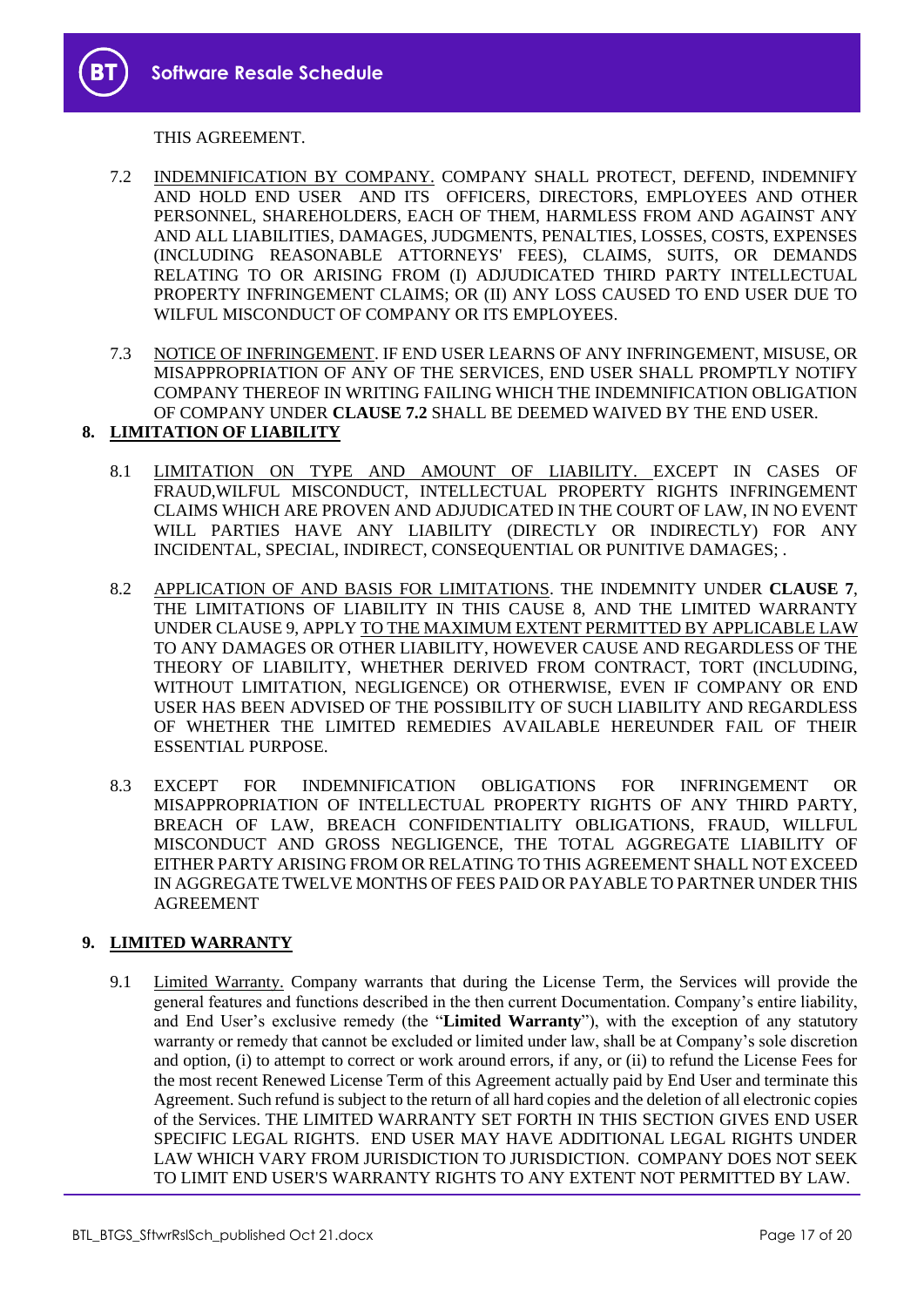9.2 DISCLAIMER. EXCEPT FOR THE EXPRESS LIMITED WARRANTY PROVIDED IN **CLAUSE 9.1**, AND TO THE MAXIMUM EXTENT PERMITTED BY APPLICABLE LAW, NEITHER COMPANY NOR END USER, AS THE CASE MAY BE, MAKES, AND END USER RECEIVES, NO WARRANTIES, REPRESENTATIONS, OR CONDITIONS OF ANY KIND, EXPRESS OR IMPLIED (INCLUDING, WITHOUT LIMITATION, ANY IMPLIED WARRANTIES OF MERCHANT ABILITY, FITNESS FOR A PARTICULAR PURPOSE, OR WARRANTIES OTHERWISE IMPLIED BY STATUTE OR FROM A COURSE OF DEALING OR USAGE OF TRADE) WITH RESPECT TO THE SERVICES . ANY STATEMENTS OR REPRESENTATIONS ABOUT THE SERVICES AND FEATURES OR FUNCTIONALITY THEREOF OR ANY COMMUNICATION WITH END USER ARE FOR INFORMATION PURPOSES ONLY, AND DO NOT CONSTITUTE A WARRANTY, REPRESENTATION, OR CONDITION. WITHOUT LIMITING THE FOREGOING, NEITHER COMPANY NOR END USER WARRANTS: (A) THAT THE OPERATION OR OUTPUT OF THE Services WILL BE UNINTERRUPTED, ERROR-FREE, SECURE, ACCURATE, RELIABLE, OR COMPLETE, (b) THAT ERRORS WILL BE CORRECTED BY COMPANY OR END USER, AS THE CASE MAY BE; OR (C) THAT COMPANY OR END USER, AS THE CASE MAY BE, WILL RESOLVE ANY AND ALL CORRECTION/REPAIR REQUEST AND THAT SUCH RESOLUTION WILL MEET END USER'S REQUIREMENTS OR EXPECTATIONS. NOTHING IN THE FOREGOING RESTRICTS THE EFFECT OF WARRANTIES OR CONDITIONS WHICH MAY BE IMPLIED BY LAW WHICH CANNOT BE EXCLUDED, RESTRICTED OR MODIFIED NOTWITHSTANDING A CONTRACTUAL RESTRICTION TO THE CONTRARY.

#### **10. CONFIDENTIALITY**

- 10.1 Nondisclosure of Confidential Information. The Parties agree and understand that in furtherance of, and related to, the purpose of this Agreement, each Party (the "**Receiving Party**") may receive from the other Party (the "**Disclosing Party**") Confidential Information. Each Party agrees that, without the prior written consent of the Disclosing Party to the Receiving Party, the Receiving Party shall only use the Confidential Information in furtherance of this Agreement and shall not, whether during the term of this Agreement or thereafter, itself use such information, except as provided in this Agreement, or disclose, publicize, reveal or make available, directly or indirectly, any Confidential Information to any firm, person or entity whatsoever, except for a disclosure which is required, if at all, by statute, order of court or otherwise by law, or as reasonably required in order to discharge the Receiving Party's obligations pursuant to this Agreement, and then only after first advising the Disclosing Party of such intent to make disclosure with reasonably sufficient advance notice, if permitted by applicable law, so as to afford the Disclosing Party an opportunity to object or otherwise seek a protective order. Information shall not be considered Confidential Information, or shall cease to be same, when:
	- (i) At the time of or after its disclosure by the Disclosing Party, it is published, known publicly or becomes part of the public domain through no fault of the Receiving Party or anyone associated with the Receiving Party who had access to the Confidential Information;
	- (ii) It is or becomes available to the Receiving Party on an unrestricted basis from a third party who does not, to the reasonable knowledge of the Receiving Party, knowingly breach a confidential relationship;
	- (iii) It is or shall have rightfully been in the possession of the Receiving Party prior to disclosure thereof by the Disclosing Party; or
	- (iv) It is independently developed by employees of the Receiving Party (or any affiliate/related entity of the Receiving Party) without access to or use of the proprietary information.

Each Party acknowledges and understands that the other Party and/or its affiliates/related entities may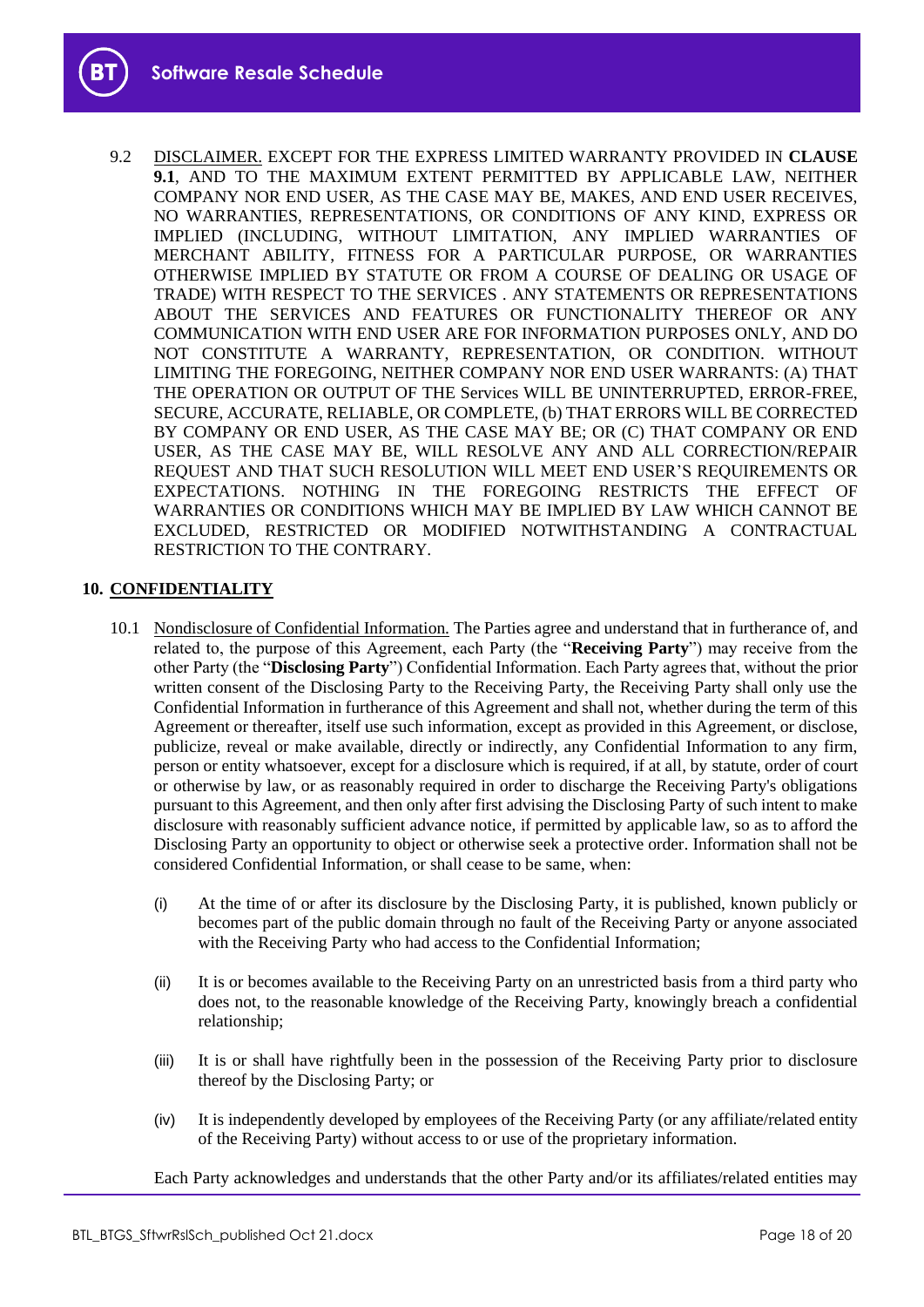in the past, currently or in the future be developing information, products, systems, services or methods (collectively "**Information**") internally (by employees without access to or use of the Confidential Information), or receiving Information from third Parties, which may be similar to a Party's Confidential Information. Accordingly, nothing in this Agreement shall be construed as a representation or inference that either Party and/or its affiliates/related entities will not develop products, systems, services or methods contemplated by the other Party's Confidential Information.

- 10.2 Nondisclosure of Agreement; Announcement of Relationship. The terms and conditions of this Agreement shall not be disclosed by either Party without the consent of the other Party. Each Party shall inform the other prior to making a public announcement (e.g., a press release) of the relationship entered into (which the Parties will reasonably attempt to coordinate), and if reasonably objected to in terms of content it shall not be made.
- 10.3 Other Agreements Superseded. This Agreement is intended to supersede all prior Agreements, understandings and representations, written and oral, with respect to Confidentiality and the nondisclosure of Confidential Information.
- 10.4 Survival of Confidentiality. Sections 7, 8, 9, 10, 11, 12 along with all other provisions that survive by their express terms, or would naturally be expected to do so based on their subject matter shall survive for a period of 5years from any termination of this Agreement

# **11. EXPORT CONTROL**

The Parties acknowledge that certain products, technology, technical data and Services (including Services and certain services and training) and certain transactions may be subject to export controls and/or sanctions under the laws of the United States and other countries and jurisdictions (including the Export Administration Regulations ("EAR"), 15 C.F.R. §§730-774, the International Traffic in Arms Regulations ("ITAR"), 22 C.F.R. Parts 120-130, (collectively "Export/Import Laws") and sanctions programs implemented by the Office of Foreign Assets Control of the U.S. Department of the Treasury ). No Party shall directly or indirectly export or re-export any such items or any direct product thereof or undertake any transaction or service in violation of any such Laws. Each Party agrees to fully comply with all applicable Export/Import Laws.

# **12. MISCELLANEOUS**

- 12.1 Effect of Waiver. No waiver shall be deemed effective under this Agreement unless in writing signed by the Party against whom the waiver is to be effective. No failure or delay by any Party in exercising any right, power or privilege hereunder, and no course of dealing among or between the Parties hereto, shall operate as a waiver thereof, nor shall any single or partial exercise thereof preclude any other or further exercise thereof or the exercise of any other right, power or privilege.
- 12.2 Successors and Assigns. Except as otherwise provided in this Agreement, this Agreement shall be binding upon and inure to the benefit of the Parties and their respective successors and permitted assigns.
- 12.3 Severability. If any provision of this Agreement is held by a court of competent jurisdiction to be illegal, invalid or unenforceable in any jurisdiction, the remainder of this Agreement shall remain in full force and effect, and such holding shall not affect this Agreement or any provision hereof in any other jurisdiction. If any provision of this Agreement is so held to be illegal, invalid or unenforceable only in part or degree, that provision shall remain in full force and effect to the extent not held illegal, invalid or unenforceable.
- 12.4 Force Majeure. Except for payment obligations for services already rendered, non-performance by either Party of this Agreement shall be excused to the extent that performance is rendered impossible by a strike, acts of God, governmental acts or restrictions, failure of suppliers, acts of war or terrorism, or any other reason where failure to perform is beyond the reasonable control of the nonperforming Party